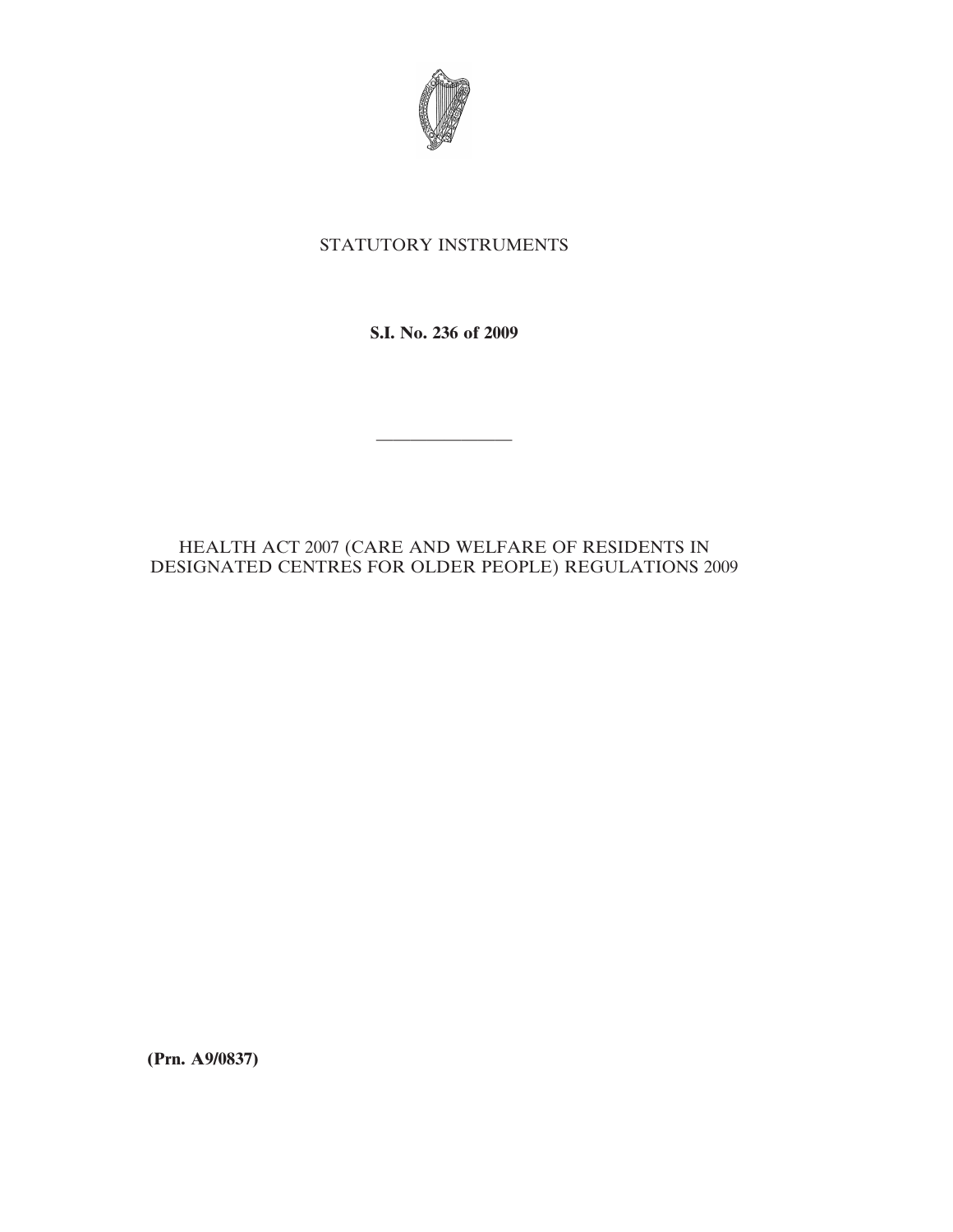## HEALTH ACT 2007 (CARE AND WELFARE OF RESIDENTS IN DESIGNATED CENTRES FOR OLDER PEOPLE) REGULATIONS 2009

I, MARY HARNEY, Minister for Health and Children, in exercise of the powers conferred on me by section 101 of the Health Act 2007 (No. 23 of 2007) hereby make the following regulations:

# PART 1

### *Citation*

1. These Regulations may be cited as the Health Act 2007 (Care and Welfare of Residents in Designated Centres for Older People) Regulations 2009.

#### *Commencement*

2. These Regulations come into operation on the 1st day of July 2009.

#### *Revocations*

3. (1) The Nursing Homes (Care and Welfare) Regulations, 1993 (S.I. No. 226 of 1993) are hereby revoked.

(2) The Nursing Homes (Care and Welfare) (Amendment) Regulations, 1993 (S.I. No. 379 of 1993) are hereby revoked.

(3) The Nursing Homes (Care and Welfare) (Amendment) Regulations, 1994 (S.I. No. 147 of 1994) are hereby revoked.

#### *Interpretation*

4. In these Regulations:

"the Act" means the Health Act, 2007;

"communication" means the use of mail, fax, email, internet, telephone or any device for the purposes of sending or receiving messages or goods;

"Chief Inspector" means the person who is appointed Chief Inspector of Social Services in accordance with *section 40* of the Act;

"competent person" has the same meaning as that contained in *section 2* of the Safety, Health and Welfare at Work Act, 2005;

"designated centre for older people" means a designated centre to which paragraph (a)(iii) or paragraph (b) of the definition of "designated centre" in *section 2* of the Act applies;

*Notice of the making of this Statutory Instrument was published in "Iris Oifigiu´il" of* 30*th June*, 2009.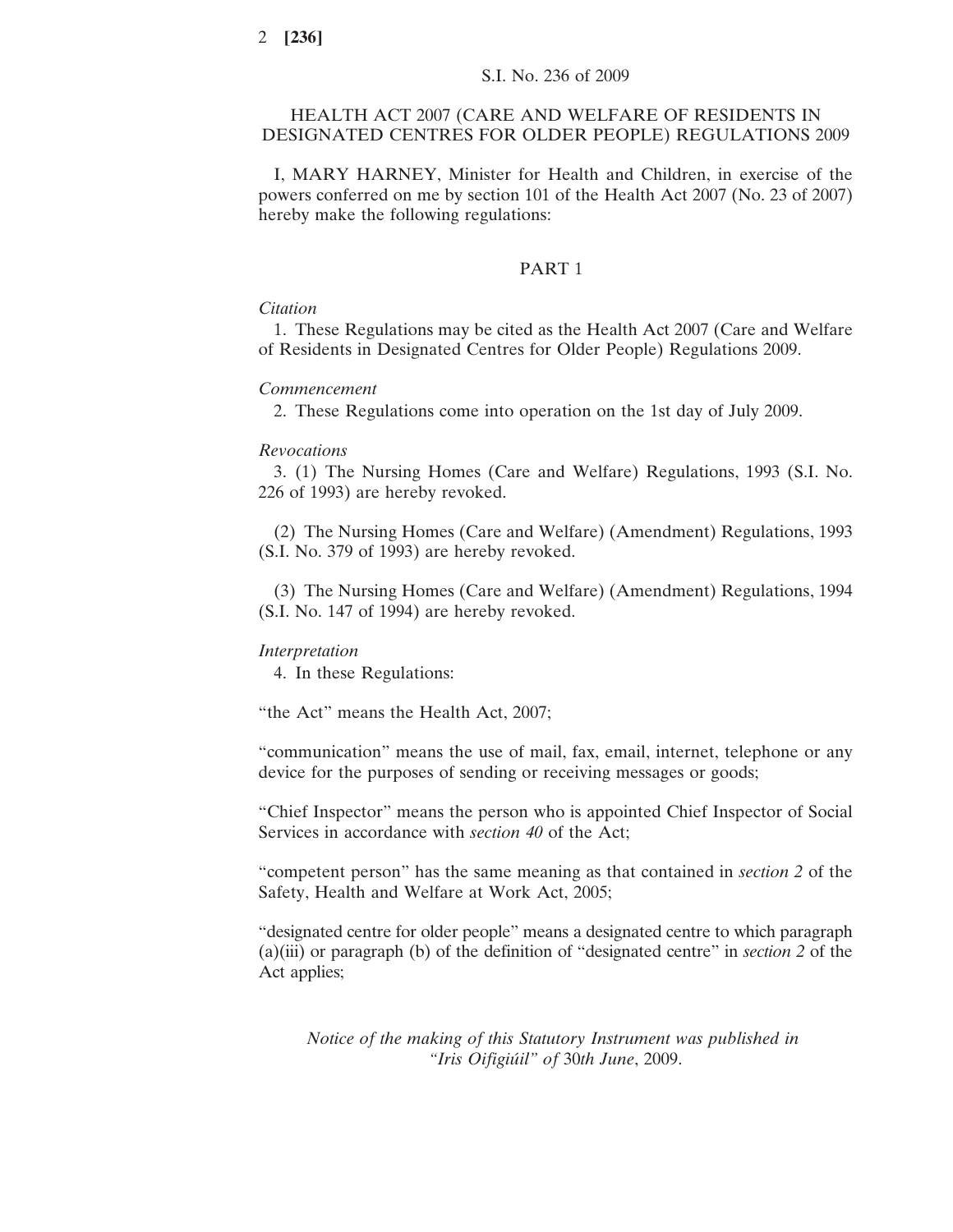"directory of residents" means a record of residents established under article 23 of these regulations, which may be in electronic or other format and contains the information set out in Schedule 3, paragraph 3 of these regulations;

"individual care plan" means a plan developed in accordance with article 8 of these regulations;

"inspector" means a person appointed as an Inspector of Social Services under *section 43* of the Act;

"medical record" means a record kept or retained in pursuance of article 25 of these regulations;

"personal property and possessions" means the belongings and personal effects that a resident brings into a designated centre; items purchased by or on behalf of a resident during his or her stay in a designated centre and items and monies received by the resident during his or her stay in a designated centre;

"record" means any record kept or retained in pursuance of these Regulations and includes any memorandum, book, plan, map, drawing, diagram, pictorial or graphic work or other document, any photograph, film or recording (whether of sound or images or both), any form in which data (within the meaning of the Data Protection Act, 1988) are held, any other form (including machine-readable form) or thing in which information is held or stored manually, mechanically or electronically and anything that is a part or a copy, in any form, of any of the foregoing or is a combination of two or more of the foregoing;

"resident" means a person living, and provided with services, in a designated centre;

"resident's guide" means the written guide produced in accordance with article 21 of these regulations;

"staff" means persons employed by the registered provider to work at the designated centre but does not include a volunteer or a person employed under a contract for services;

"statement of purpose" means the written statement compiled in accordance with article 5 of these regulations;

"standards" means standards set by the Authority under *section 8* of the Act and approved by the Minister under *section 10* of the Act.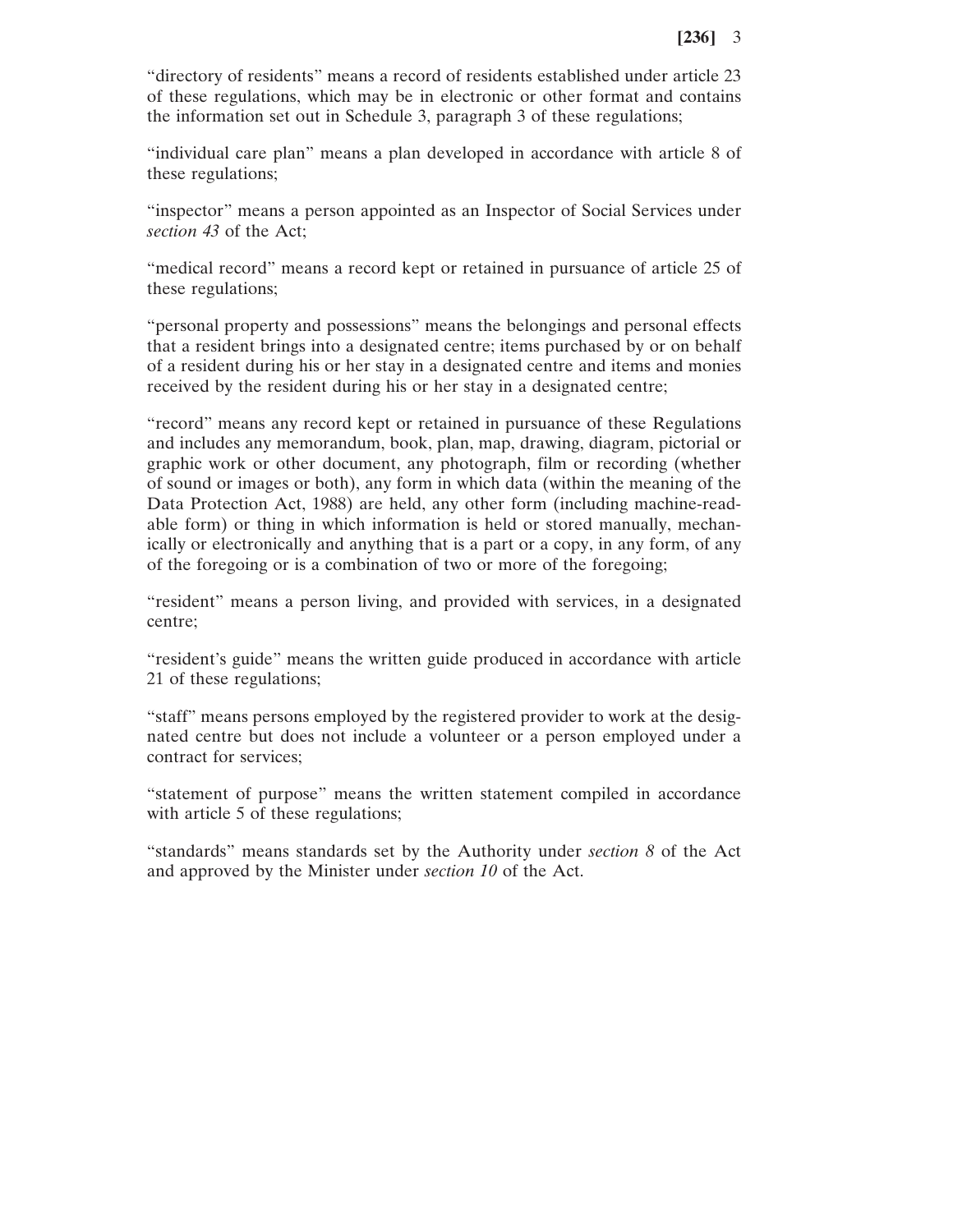### PART 2

#### Maintenance, care, welfare and well-being of persons resident in a designated centre

### *Statement of Purpose*

5. (1) The registered provider shall compile, in relation to the designated centre, a written statement (in these Regulations referred to as "the statement of purpose") which shall consist of:

- (*a*) a statement of the aims, objectives and ethos of the designated centre;
- (*b*) a statement as to the facilities and services which are to be provided by the registered provider for residents; and
- (*c*) a statement as to the matters listed in Schedule 1.

(2) The registered provider shall provide a copy of the statement of purpose to the Chief Inspector and shall make a copy of it available on request to residents.

(3) The registered provider shall keep the statement of purpose under review.

(4) The registered provider shall notify the Chief Inspector in writing before changes can be made to the statement of purpose which affect the purpose and function of the designated centre.

#### *General Welfare and Protection*

6. (1) The registered provider shall ensure that:

- (*a*) all reasonable measures are taken to protect each resident from all forms of abuse, and
- (*b*) there is a policy on and procedures in place for the prevention, detection and response to abuse.
- (2) The person in charge shall:
	- (*a*) make all necessary arrangements, by training staff or by other measures, which are aimed at preventing residents being harmed or suffering abuse or being placed at risk of harm or abuse; and
	- (*b*) record any incidence and take appropriate action where a resident is harmed or suffers abuse.

(3) The registered provider shall ensure that there is provided for residents maintained in a designated centre:

(*a*) suitable and sufficient care to maintain the resident's welfare and wellbeing, having regard to the nature and extent of the resident's dependency and needs as set out in their care plan;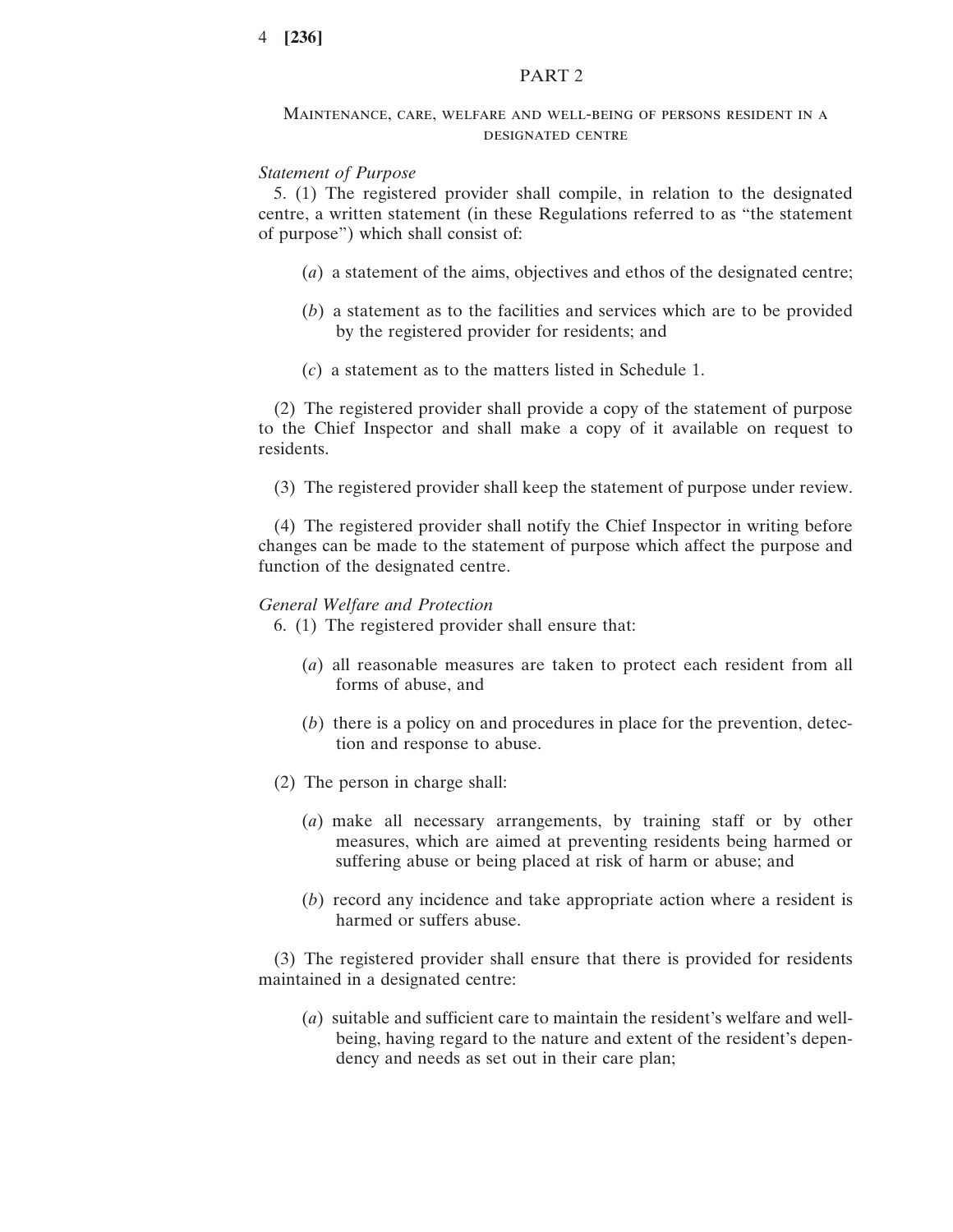- (*b*) a high standard of evidence based nursing practice;
- (*c*) appropriate medical care by a medical practitioner of the resident's choice or acceptable to the person; and
- (*d*) opportunities to participate in activities appropriate to his or her interests and capacities.

## *Residents' Personal Property and Possessions*

7. (1) The registered provider shall ensure that the designated centre has written operational policies and procedures relating to residents' personal property and possessions.

(2) The person in charge shall ensure that a record is kept of each resident's personal property signed by the resident and this record must be kept up to date.

(3) The registered provider shall ensure that adequate space is provided for a reasonable number of personal possessions and that each resident retains control over their personal possessions.

### *Assessment and Care Plan*

8. (1) The person in charge shall ensure each resident's needs are set out in an individual care plan developed and agreed with each resident.

- (2) The person in charge shall:
	- (*a*) make the resident's care plan available to the resident;
	- (*b*) keep the resident's care plan under formal review as required by the resident's changing needs or circumstances and no less frequent than at three-monthly intervals;
	- (*c*) revise the resident's care plan, after consultation with them, unless it is impracticable to carry out such consultation; and
	- (*d*) notify the resident of any review.

### *Health Care*

9. (1) The registered provider shall ensure that all appropriate health care is facilitated and that each resident is supported on an individual basis to achieve and enjoy the best possible health.

- (2) The person in charge shall ensure that:
	- (*a*) where medical treatment is recommended and agreed by a resident that it is facilitated;
	- (*b*) when a resident requires physiotherapy, chiropody, occupational therapy, or any other services as may be required, access to such service is facilitated by the registered provider or by arrangement with the Executive; and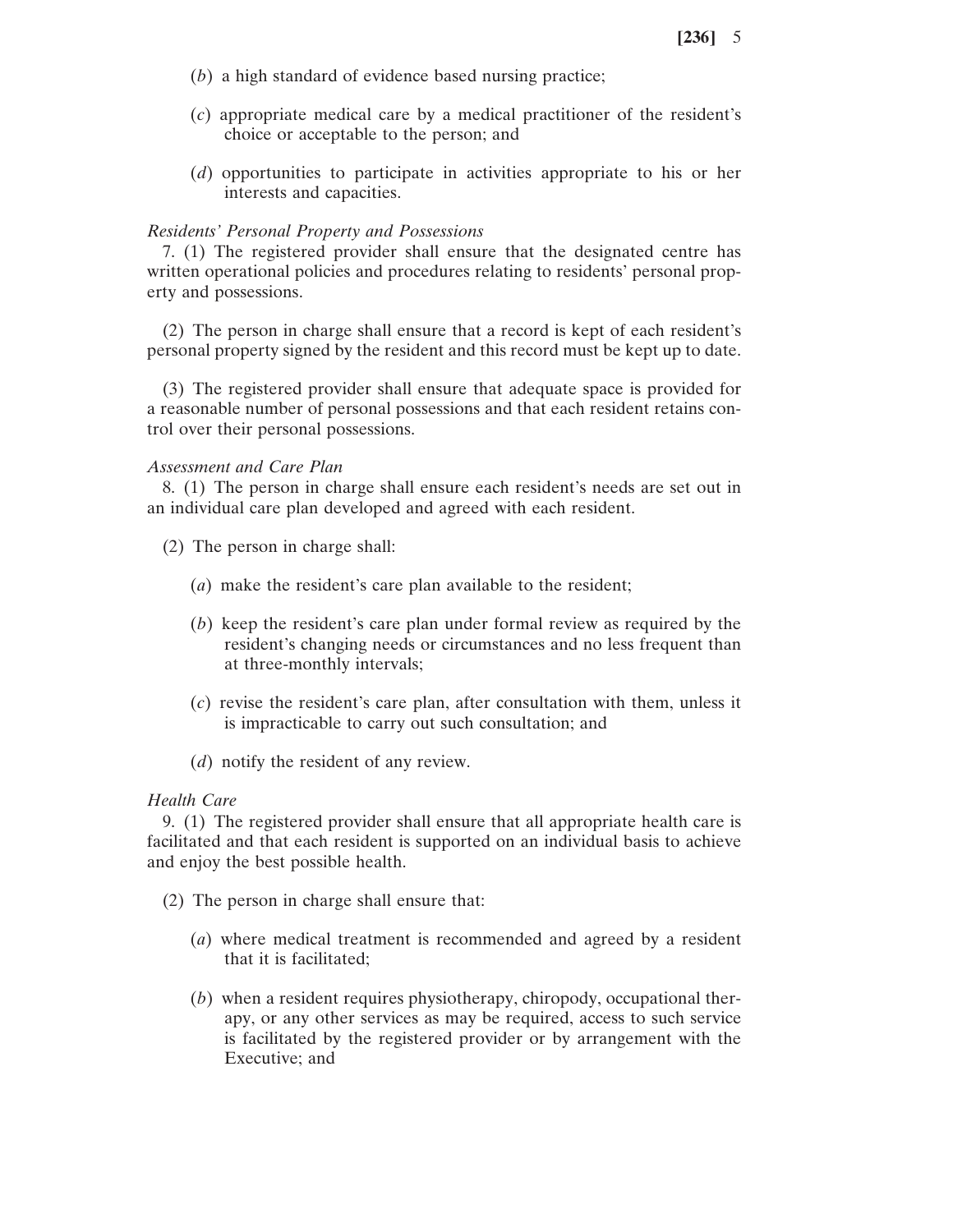(*c*) a resident's right to refuse treatment shall be respected and documented and the matter brought to the attention of the resident's medical practitioner.

(3) The Executive may provide services (being services of a kind provided by or on behalf of the Executive for the purposes of its functions) to a designated centre at the request of the registered provider upon such terms, charges and conditions and to such extent as the Executive may determine, following discussion with the registered provider of the centre.

(4) The registered provider shall ensure that records are maintained of all referrals and follow-up appointments.

### *Residents' Rights, Dignity and Consultation*

- 10. The registered provider shall ensure that residents are provided with:
	- (*a*) facilities for the occupation and recreation of residents;
	- (*b*) freedom to exercise choice to the extent that such freedom does not infringe on the rights of other residents;
	- (*c*) privacy, insofar as is reasonably practicable, to the extent that the resident is able to undertake personal activities in private;
	- (*d*) information concerning current affairs, local matters, voluntary groups, community resources and events;
	- (*e*) adequate arrangements to ensure the operations of the designated centre are conducted with due regard to the sex, religious persuasion, racial origin, cultural and linguistic background, and any disability of residents;
	- (*f*) arrangements to facilitate, insofar as is reasonably practicable, the exercise of their civil, political and religious rights; and
	- (*g*) arrangements to facilitate, insofar as is reasonably practicable, consultation and participation in the organisation of the designated centre.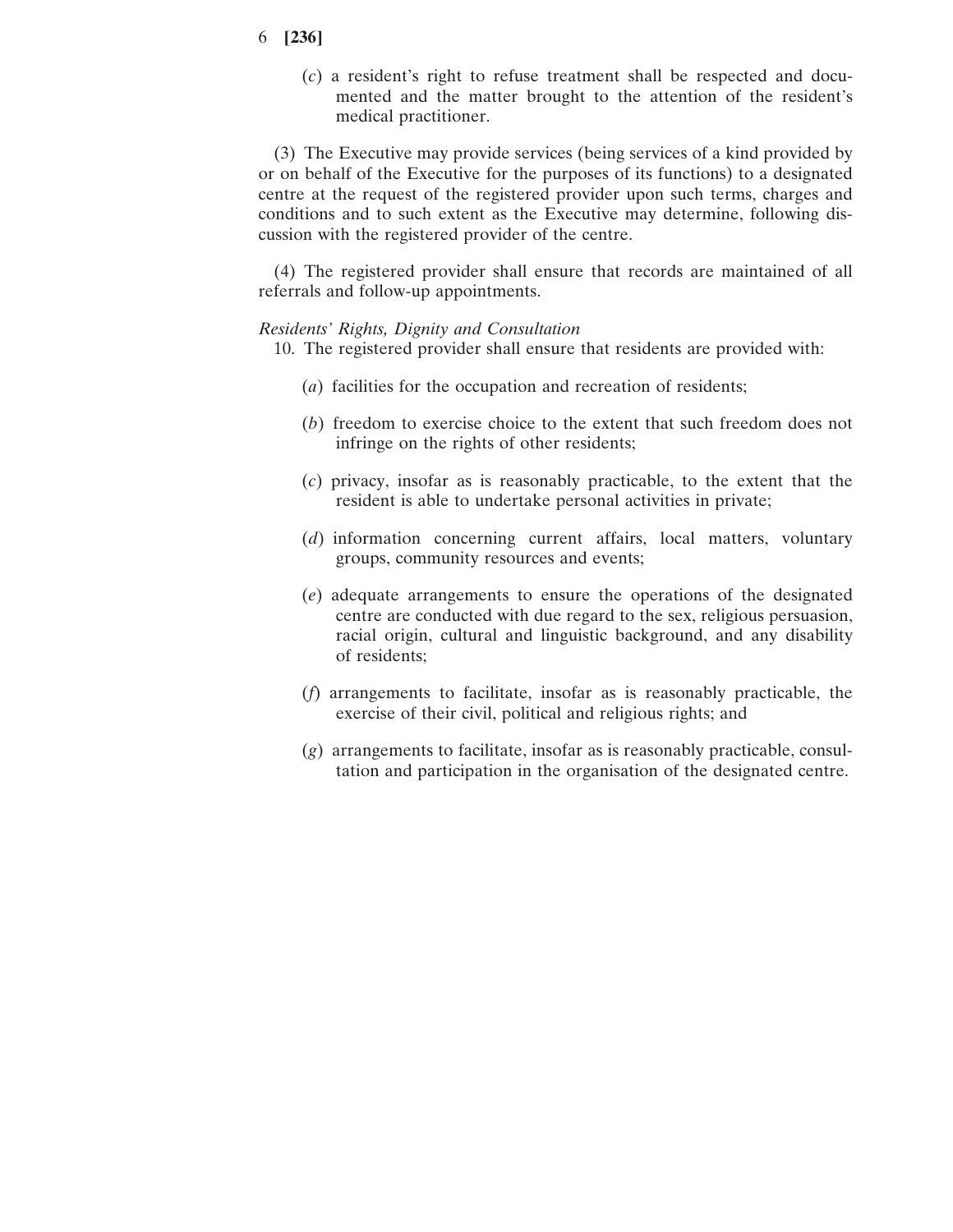# *Communication*

11. (1) Subject to article 11(2), the registered provider shall ensure that each resident is free to communicate at all times, having due regard to their, and other residents', wellbeing, safety and health.

(2) The registered provider shall ensure that the designated centre has written operational policies and procedures on communication.

- (3) The person in charge shall ensure that:
	- (*a*) each resident is facilitated and encouraged to communicate;
	- (*b*) each resident has access to radio, television, newspapers, and other media; and
	- (*c*) there are telephone facilities that each resident can access in private.

### *Visits*

12. (1) The registered provider shall ensure that appropriate arrangements are made for each resident to receive visitors.

(2) The person in charge shall ensure that as far as is practicable there are no restrictions on visits except when requested by the resident or when the visit or timing of the visit is deemed to pose a risk.

(3) The person in charge shall, having regard to the number and needs of each resident, ensure that suitable facilities are provided for each resident to meet visitors in communal accommodation and, in as far as is practicable, a suitable private area which is separate from the resident's own private rooms.

### *Clothing*

13. The person in charge shall:

- (*a*) arrange for the regular laundering of linen and clothing;
- (*b*) provide adequate facilities, insofar as is reasonably practicable, for residents to wash, dry and iron their own clothes if they so wish and, for that purpose, to make arrangements for their clothes to be sorted and kept separately; and
- (*c*) provide adequate facilities for residents to appropriately store, maintain and use their own clothes.

### *End of Life Care*

14. (1) The registered provider shall ensure that the designated centre has written operational policies and protocols for end of life care.

(2) The person in charge shall ensure that when a resident is approaching the end of their life:

(*a*) appropriate care and comfort are given to the resident to address their physical, emotional, psychological and spiritual needs;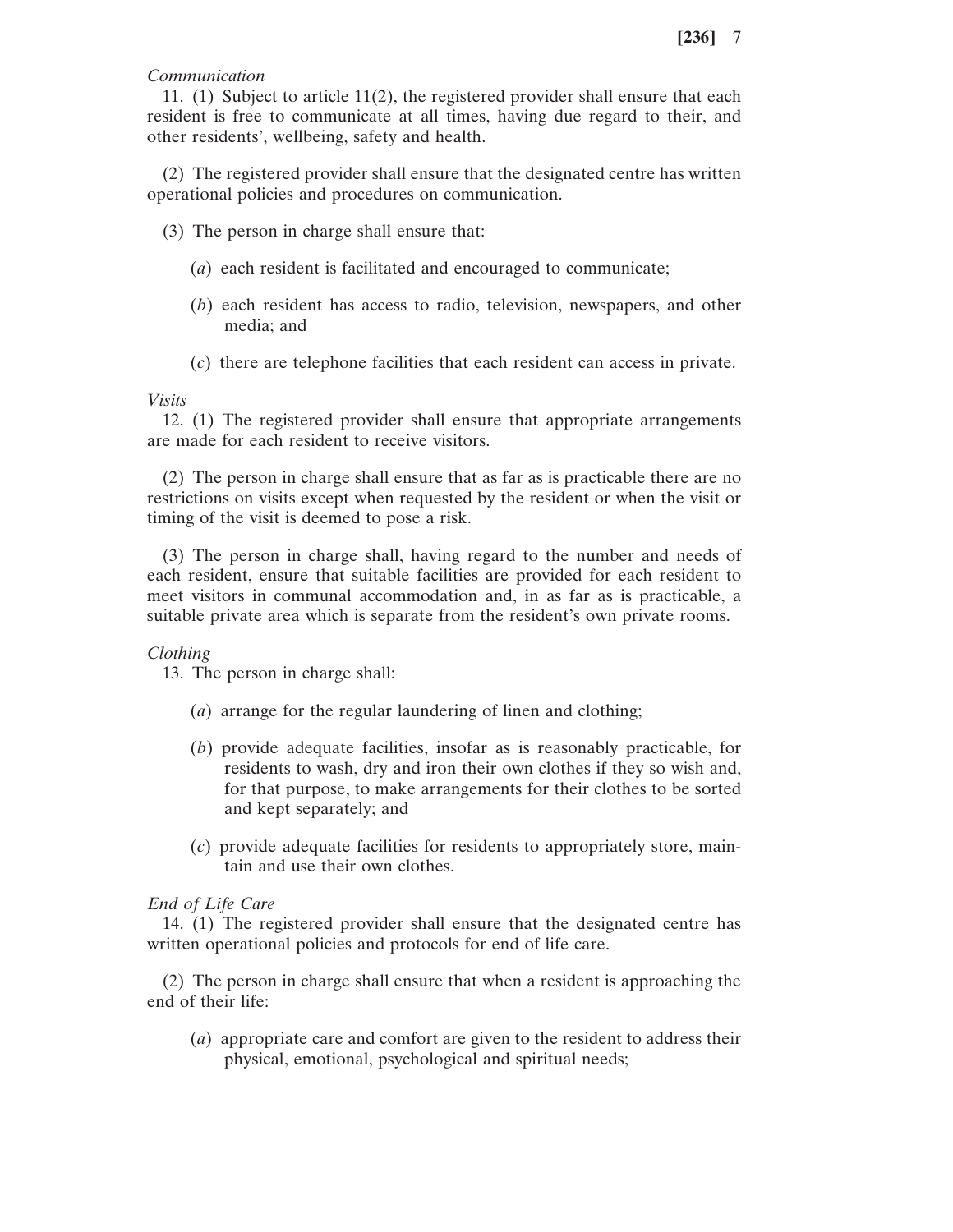- (*b*) his or her religious and cultural practices, insofar as is reasonably practicable, are facilitated;
- (*c*) the resident's family and friends, insofar as is reasonably practicable, are facilitated to be with the resident when they are dying and overnight facilities are available for their use; and
- (*d*) whenever possible, that each resident's choice as to the place of death, including the option of a single room or returning home, is identified and facilitated.

(3) The person in charge shall ensure, whenever possible, that in the event of the sudden death of a resident:

- (*a*) the resident's death is managed/responded to with dignity and propriety;
- (*b*) their religious and cultural practices, insofar as is reasonably practicable, are facilitated; and
- (*c*) the needs of the resident's family, next-of-kin and friends, insofar as is reasonably practicable, are accommodated.

(4) The person in charge shall ensure respect for the remains of deceased persons and make arrangements, in consultation with the deceased resident's family, for the removal of remains.

### Part 3

# The numbers, qualifications and availability of persons employed in a designated centre

### *Person in Charge*

15. (1) There shall be a person in charge of a designated centre.

(2) Subject to article 15(3), the post of person in charge, where that is not the registered provider, shall be full-time and the registered provider or the person in charge, where that is not the registered provider, shall be a nurse with a minimum of three years experience in the area of geriatric nursing within the previous six years.

(3) Where the registered provider is a registered medical practitioner, solely employed in the carrying on of a designated centre and has a minimum of three years experience carrying on a nursing home under the Health (Homes for Incapacitated Persons) Regulations, 1985, or as a registered provider of a designated centre, the registered provider may be the person in charge, provided that at all times there is a nurse on duty in the designated centre.

(4) Nothing in these regulations shall prevent the person in charge filling that role for more than one designated centre within an agreed geographical area once the Chief Inspector is satisfied that they are engaged in the governance,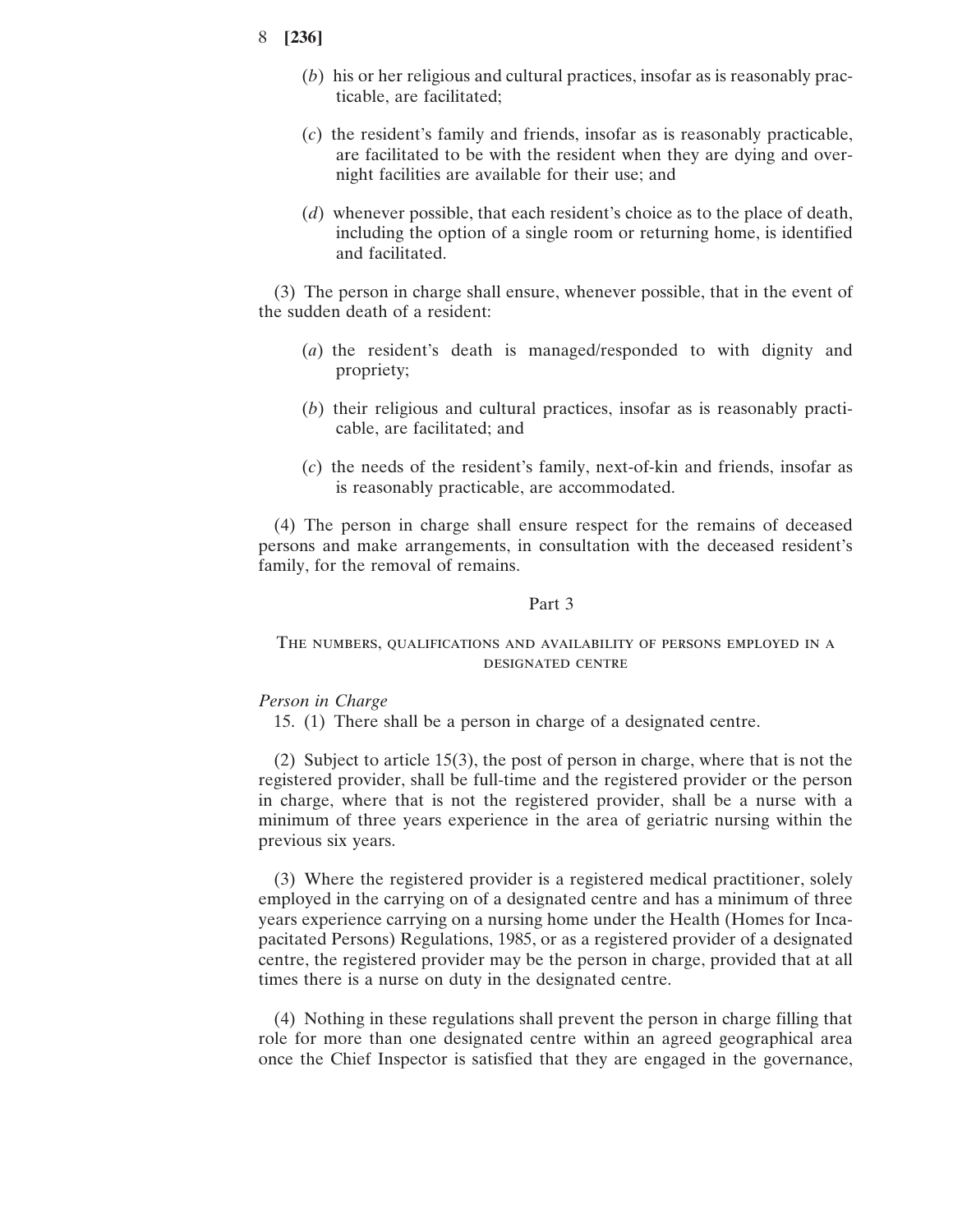operational management and administration of all of the designated centres on a regular and consistent basis.

#### *Staffing*

16. (1) The person in charge shall ensure that at all times the numbers of staff and skill mix of staff are appropriate to the assessed needs of residents, and the size and layout of the designated centre.

(2) The person in charge shall ensure that there is an appropriately qualified registered general nurse on duty and in charge of the designated centre at all times and a record thereof maintained in the designated centre.

(3) The person in charge shall ensure that there is a planned and actual staff rota, showing staff on duty at any time during the day and night and that it is maintained.

### *Training and Staff Development*

17. (1) The person in charge shall ensure that staff members have access to education and training to enable them to provide care in accordance with contemporary evidence based practice.

(2) The person in charge shall ensure that all staff members are supervised on an appropriate basis pertinent to their role.

(3) The person in charge shall ensure that all staff members are made aware of the provisions of the Act and all regulations and rules made thereunder, commensurate with their role, the statement of purpose and with any policies and procedures dealing with the general welfare and protection of residents.

(4) The person in charge shall ensure that a copy of the Act and any regulations and rules made thereunder are to be made available to all staff in the designated centre.

#### *Recruitment*

18. (1) The registered provider shall ensure that the designated centre has written policies and procedures relating to the recruitment, selection and vetting of staff.

(2) The registered provider shall not employ a person to be a member of their staff unless:

- (*a*) the person is fit to work at the designated centre;
- (*b*) they have obtained in respect of that person the information and documents specified in Schedule 2; and
- (*c*) they are satisfied on reasonable grounds as to the authenticity of the references referred to in Schedule 2 in respect of that person.

(3) For the purposes of article  $18(2)(a)$  a person is not fit to work at a designated centre unless: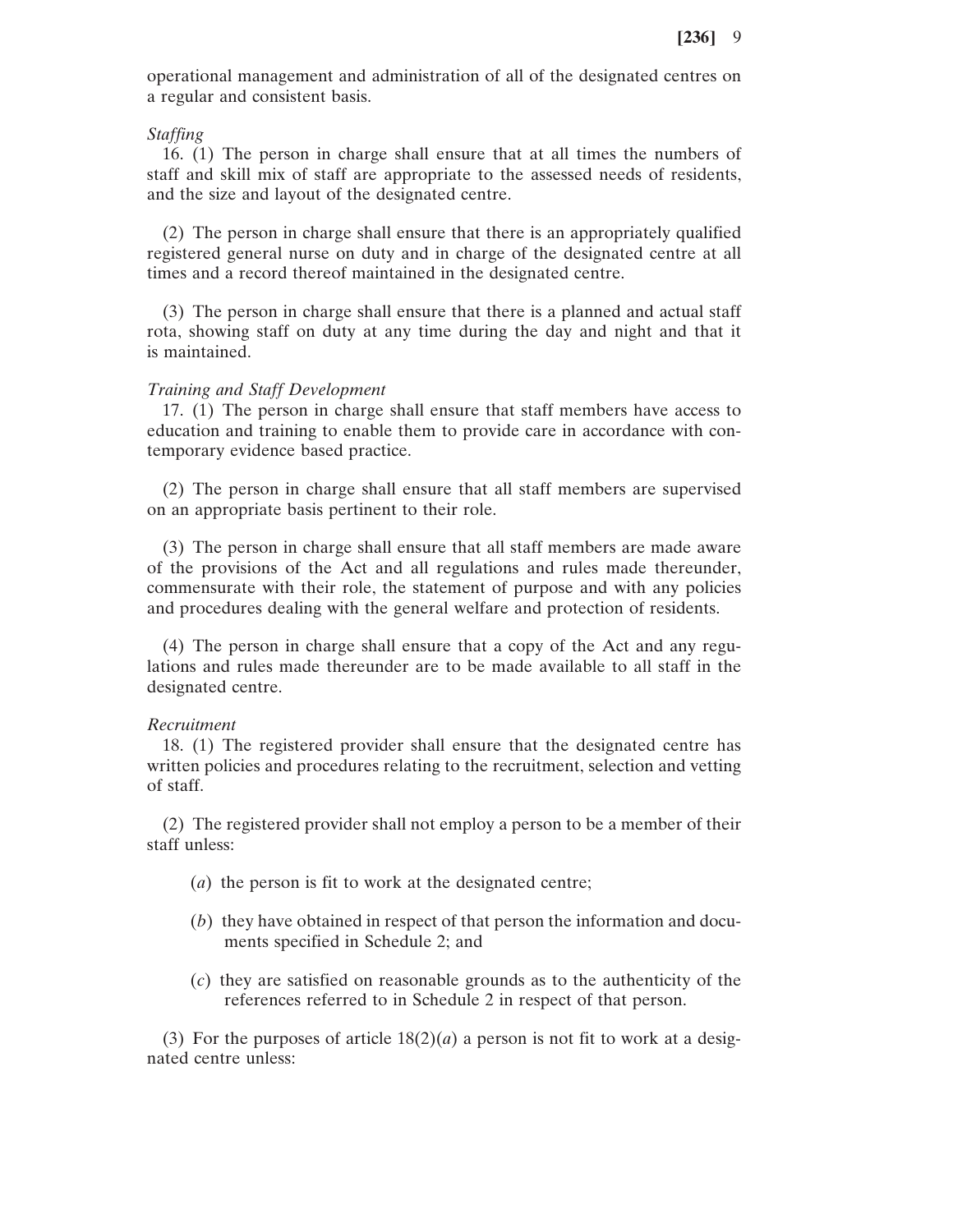- (*a*) they are of integrity and good character;
- (*b*) they have qualifications suitable to the work that they are to perform, and the skills and experience necessary for such work;
- (*c*) they are physically and mentally fit for the purposes of the work which they are to perform at the designated centre; and
- (*d*) full and satisfactory information is available in relation to them in respect of the matters set out under Schedule 2.

### Part 4

The design, maintenance, repair, cleaning and cleanliness, ventilation, heating and lighting of and the accommodation provided in a designated **CENTRE** 

### *Premises*

19. (1) The registered provider shall not use premises for the purposes of a designated centre unless the premises are suitable for the purpose of achieving the aims and objectives set out in the statement of purpose, and the location of the premises is appropriate to the needs of residents.

(2) The registered provider shall ensure that the designated centre complies with the Planning and Development Acts 2000-2006 and any building bye-laws that may be in force.

(3) The registered provider shall having regard to the number and needs of the residents ensure that:

- (*a*) the physical design and layout of the premises to be used as the designated centre meets the needs of each resident;
- (*b*) the premises to be used as the designated centre are of sound construction and kept in a good state of repair externally and internally;
- (*c*) equipment provided at the designated centre for use by residents or persons who work at the designated centre is maintained in good working order;
- (*d*) all parts of the designated centre are kept clean and suitably decorated;
- (*e*) adequate private and communal accommodation is provided for residents;
- (*f*) the size and layout of rooms occupied or used by residents are suitable for their needs;
- (*g*) there is adequate sitting, recreational and dining space provided separately from the resident's private accommodation;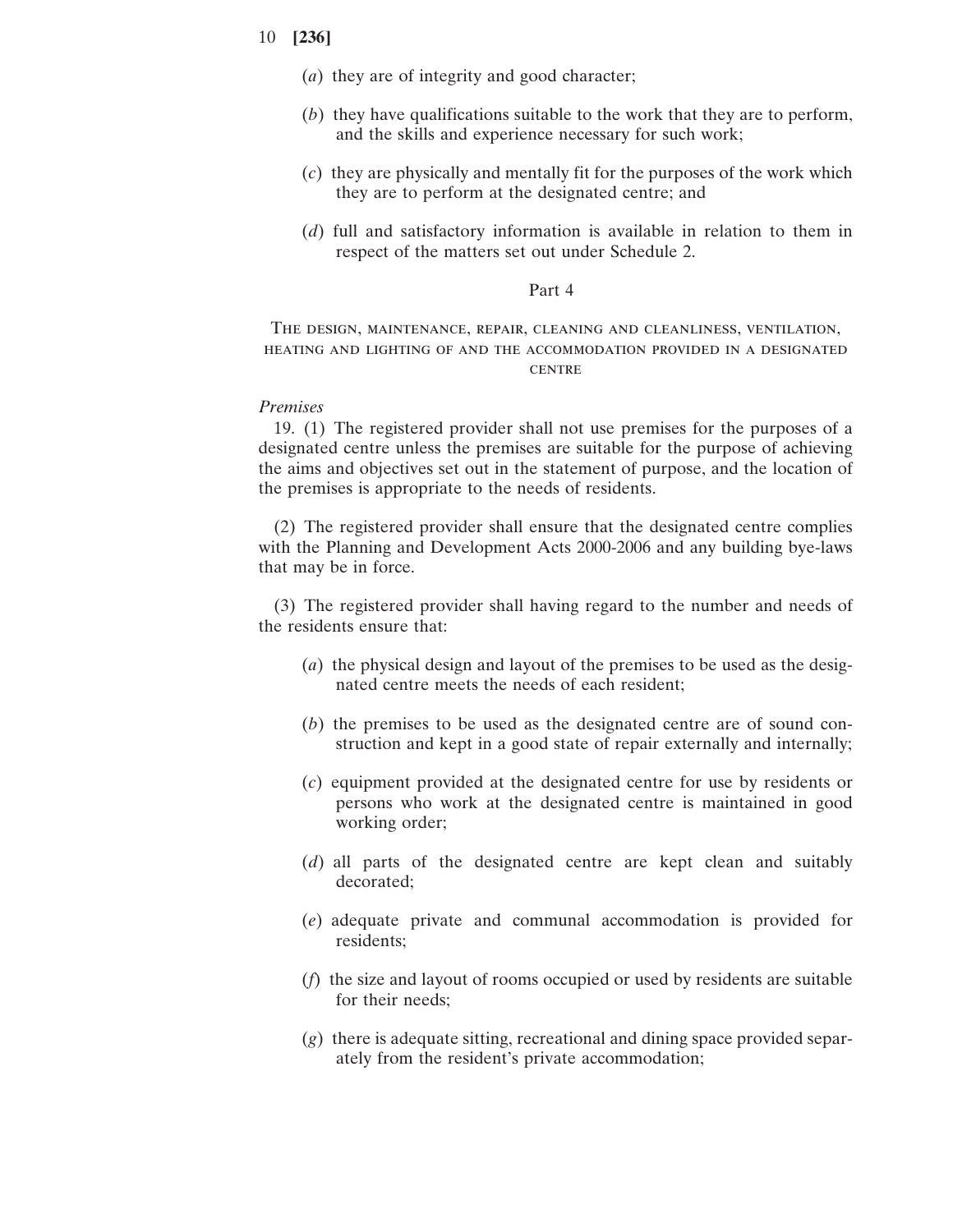- (*h*) the communal space provided for residents is suitable for the provision of social, cultural and religious activities appropriate to the circumstances of residents;
- (*i*) suitable facilities are provided for residents to meet visitors in communal accommodation and, in as far as is practicable, a suitable private area which is separate from the resident's own private rooms;
- (*j*) there are provided at appropriate places in the premises sufficient numbers of lavatories, and of wash-basins, baths and showers fitted with a hot and cold water supply, which incorporates thermostatic control valves or other suitable anti-scalding protection;
- (*k*) necessary sluicing facilities are provided;
- (*l*) suitable provision is made for storage in the designated centre;
- (*m*) suitable storage facilities are provided for the use of residents;
- (*n*) suitable adaptations are made, and such support, equipment and facilities, including passenger lifts, as may be required are provided for residents;
- (*o*) external grounds which are suitable for, and safe for use by, residents are provided and appropriately maintained; and
- (*p*) ventilation, heating and lighting suitable for residents is provided in all parts of the designated centre which are used by residents.
- (4) The registered provider shall provide for staff:
	- (*a*) suitable facilities and accommodation including:
		- (i) facilities for the purpose of changing;
		- (ii) storage facilities;
	- (*b*) sleeping accommodation, where the provision of such accommodation is needed by staff in connection with their work, at the designated centre.

(5) The registered provider shall ensure that the maximum number of residents to be maintained in the home and the maximum number of residents to be accommodated in shared rooms in the designated centre shall not exceed a number for which the designated centre is registered by the Chief Inspector.

# *Kitchen Facilities*

- (6) In every designated centre there shall be:
	- (*a*) a separate kitchen with suitable and sufficient cooking facilities, kitchen equipment and tableware; and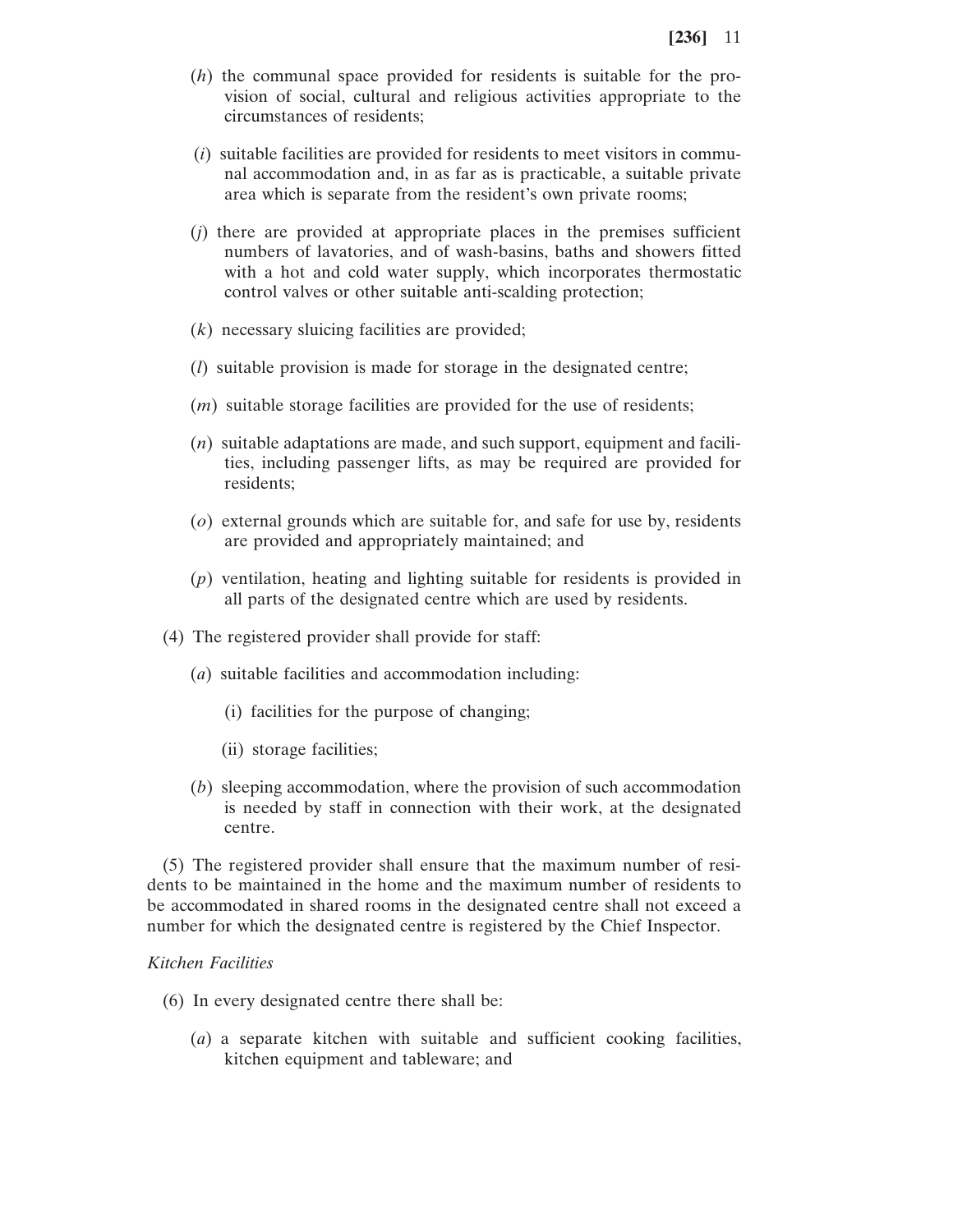(*b*) provision for the storage of food in hygienic conditions.

### *Sanitary Facilities*

- (7) The registered provider of the designated centre shall ensure that:
	- (*a*) there is a sufficient supply of piped hot and cold water, which incorporates thermostatic control valves or other suitable anti-scalding protection, and that wash-hand basins are provided in each bedroom;
	- (*b*) there is a sufficient number of toilets having regard to the number of dependent persons in the home and that a sufficient number of toilets are designed to provide access for residents in wheelchairs, having regard to the number of persons using wheelchairs in the designated centre;
	- (*c*) a sufficient number of commodes is provided;
	- (*d*) there is a sufficient number of baths and showers having regard to the number of persons in the designated centre and that a sufficient number of assisted baths and showers are provided, having regard to the dependency of persons in the designated centre;
	- (*e*) where items such as incontinence wear are necessary, they are available in sufficient quantity;
	- (*f*) bed linen, disposable sheets and incontinence wear are changed as frequently as may be required for the comfort and well-being of the resident; and
	- (*g*) adequate arrangements are made for the proper disposal of swabs, soiled dressings, instruments, disposable syringes and sheets, incontinence wear and other similar substances and materials.

### Part 5

The food provided for persons while resident in a designated centre

# *Food and Nutrition*

20. (1) The person in charge shall ensure that each resident has access to a safe supply of fresh drinking water at all times.

(2) The person in charge shall ensure that each resident is provided with food and drink in quantities adequate for their needs, which is properly prepared, cooked and served; is wholesome and nutritious; offers choice at each mealtime; is varied and takes account of any special dietary requirements; and is consistent with each resident's individual needs.

(3) Any dietary restriction on medical or religious grounds shall be facilitated.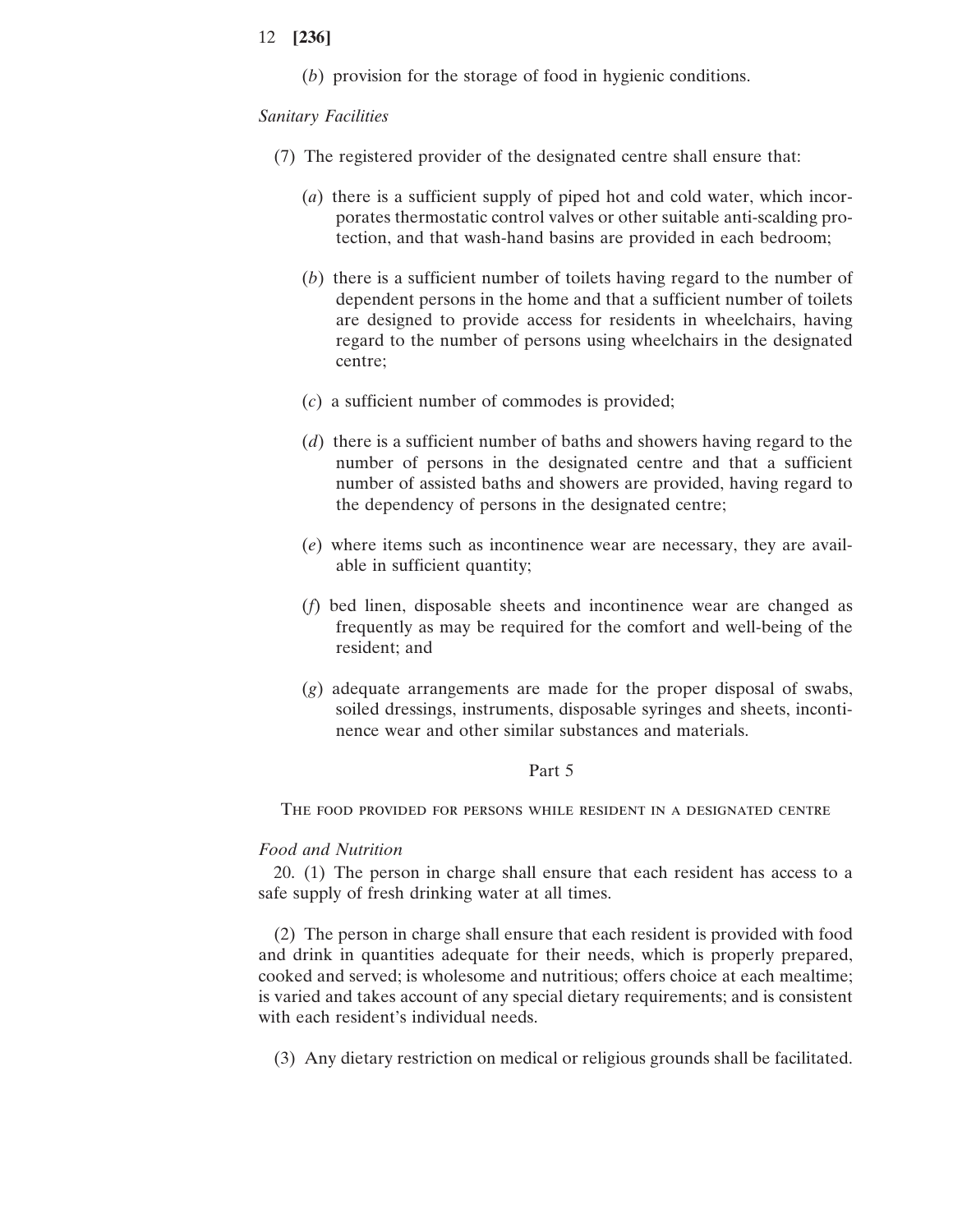(4) The person in charge shall ensure that appropriate assistance is given to residents who, due to infirmity or other causes, require such assistance with eating and drinking.

(5) The person in charge shall ensure that meals, collations and refreshments are available at such times as may reasonably be required by residents.

(6) The person in charge shall, so far as reasonable and practicable in the circumstances, provide adequate facilities for residents to prepare their own food and ensure that such facilities are safe for use by residents.

(7) The person in charge shall implement a comprehensive policy and guidelines for the monitoring and documentation of nutritional intake.

### Part 6

### The records to be kept in a designated centre

*Provision of Information to Residents*

21. (1) The registered provider shall produce a written guide (in these Regulations referred to as "the resident's guide") which shall include:

- (*a*) a summary of the statement of purpose;
- (*b*) the terms and conditions in respect of accommodation to be provided for residents;
- (*c*) a standard form of contract for the provision of services and facilities by the registered provider to residents;
- (*d*) the most recent inspection report;
- (*e*) a summary of the complaints procedure provided for in article 39; and
- (*f*) the address and telephone number of the Chief Inspector.

(2) The registered provider shall supply a copy of the resident's guide to the Chief Inspector and the person in charge shall supply a copy to each resident.

(3) Without prejudice to any provisions in the Act the person in charge shall ensure each resident has access to information including, but not limited to, the information specified in these regulations, in an accessible format, appropriate to their individual needs, to assist in decision making.

(4) The registered provider shall ensure that a designated centre has written operational policies and procedures for the provision of information to residents.

#### *Maintenance of Records*

22. (1) The registered provider shall ensure that records listed under Schedule 3 (records in relation to residents) and Schedule 4 (general records) are: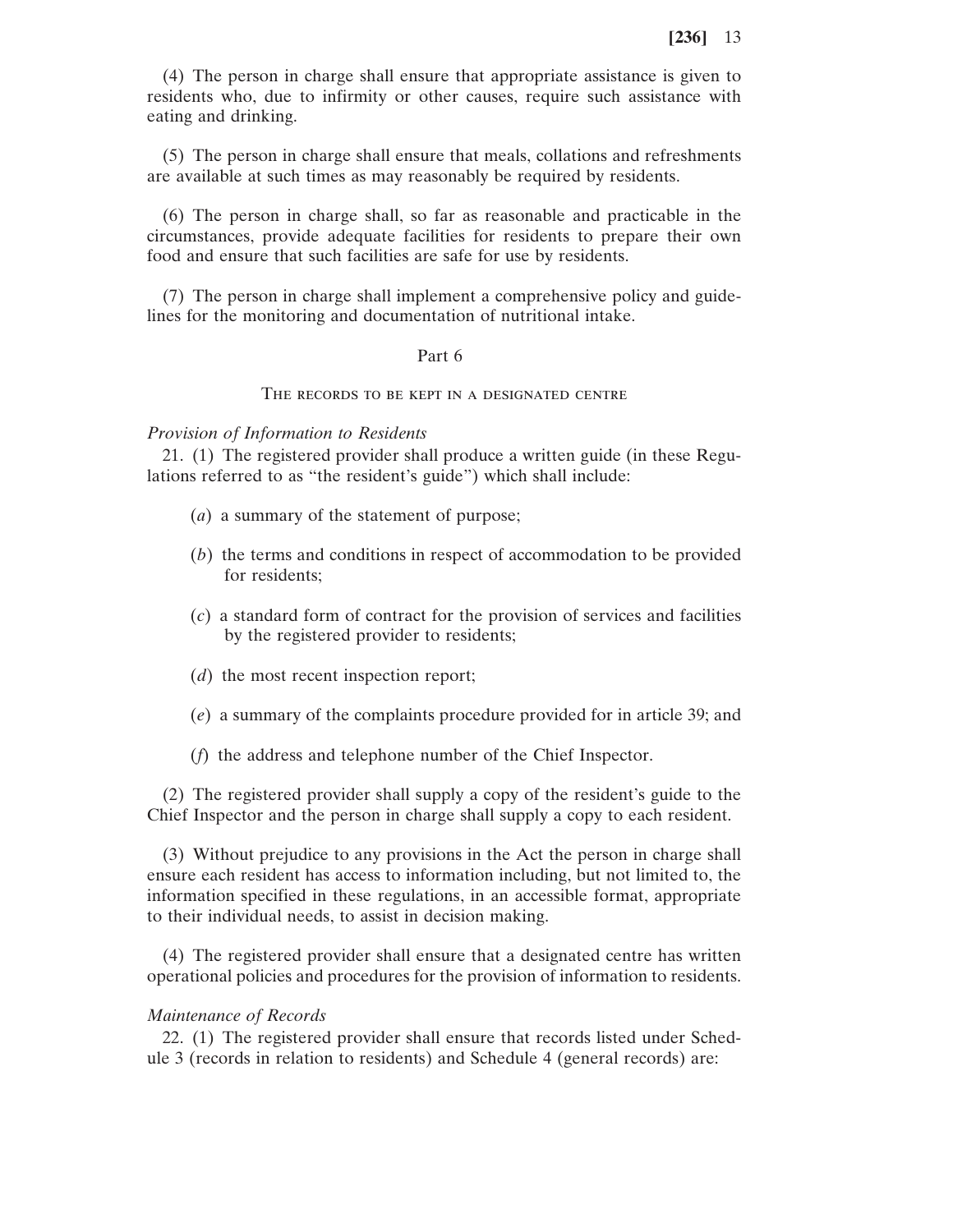- 14 **[236]**
	- (i) maintained in a manner so as to ensure completeness, accuracy and ease of retrieval;
	- (ii) kept up-to-date and in good order;
	- (iii) kept in a safe and secure place;
	- (iv) made available to the resident to whom the records refer; and
	- (v) made available at all times for inspection and monitoring purposes under the Act.

(2) The registered provider shall ensure that the designated centre has written policies and procedures relating to the creation of, access to, retention of and destruction of records.

(3) Records kept under this article shall be retained for a period of not less than seven years after the resident to whom they relate ceases to be resident in the home.

(4) The registered provider shall ensure that all documentation of inspections relating to food safety, health and safety and fire inspections is maintained in the designated centre.

#### *Directory of Residents*

23. (1) The person in charge shall ensure that an up-to-date record of residents, called the "directory of residents", is established and maintained in relation to every resident in a designated centre in an electronic or manual format and shall make available such information to inspectors as and when requested.

(2) The person in charge shall ensure that the directory of residents includes the information specified in Schedule 3 paragraph (3).

(3) Records kept under this article shall be retained for a period of not less than seven years after the resident to whom they relate ceases to be resident in the designated centre.

#### *Staffing Records*

24. (1) The person in charge shall ensure that there is kept in a safe and accessible place a record of:

- (*a*) the name, date of birth and details of position and dates of employment at the designated centre of each member of the nursing and ancillary staff;
- (*b*) details of the qualifications and a copy of the certificate of current registration of each member of the nursing staff employed; and
- (*c*) appropriate weekly duty rosters covering 24 hour periods.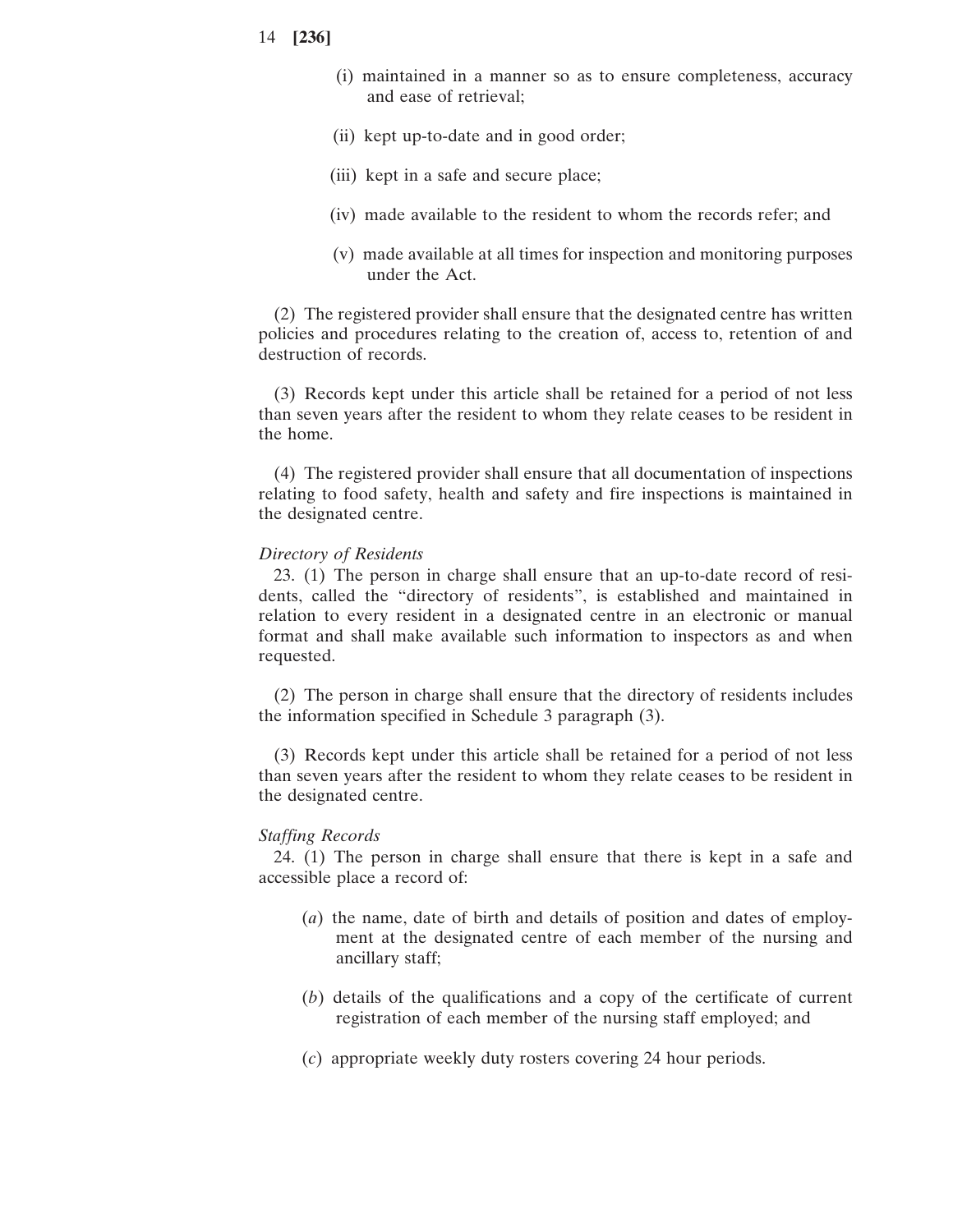(2) Records kept under this article shall be retained for a period of not less than seven years after the date on which they were created.

#### *Medical Records*

25. (1) The registered provider shall ensure that in every designated centre the following particulars are kept in a safe and accessible place in respect of each resident:

- (*a*) a record of the medical, nursing and psychiatric (where appropriate) condition of the person at the time of admission;
- (*b*) an adequate nursing record of the person's health and condition and treatment given, completed on a daily basis and signed and dated by the nurse on duty in accordance with any relevant professional guidelines;
- (*c*) a medical record with details of investigations made, diagnoses and treatment given, and a record of all drugs and medicines prescribed, signed and dated by a medical practitioner;
- (*d*) a record of each drug and medicine administered giving the date of the prescription, dosage, name of the drug or medicine, method of administration, signed and dated by a medical practitioner and the nurse administering the drugs and medicines in accordance with any relevant professional guidelines;
- (*e*) a record of any occasion on which restraint is used, the nature of the restraint and its duration;
- (*f*) a record of any occasion where a resident refuses treatment; and
- (*g*) a record of any medication errors or adverse reactions in relation to each resident.

(2) Records kept under this article shall be retained for a period of not less than seven years after the resident to whom they relate ceases to be resident in the designated centre.

#### Part 7

### The effecting by registered providers of designated centres of contracts of insurance

#### *Insurance Cover*

26. (1) The registered provider shall ensure that the designated centre is adequately insured against accidents or injury to residents, staff and visitors.

(2) The registered provider shall ensure that insurance cover is put in place against loss or damage to the property of residents. The liability to any resident shall not exceed  $\epsilon$ 1,000 for any one item except where the property was deposited by or on behalf of the resident expressly for safe custody with the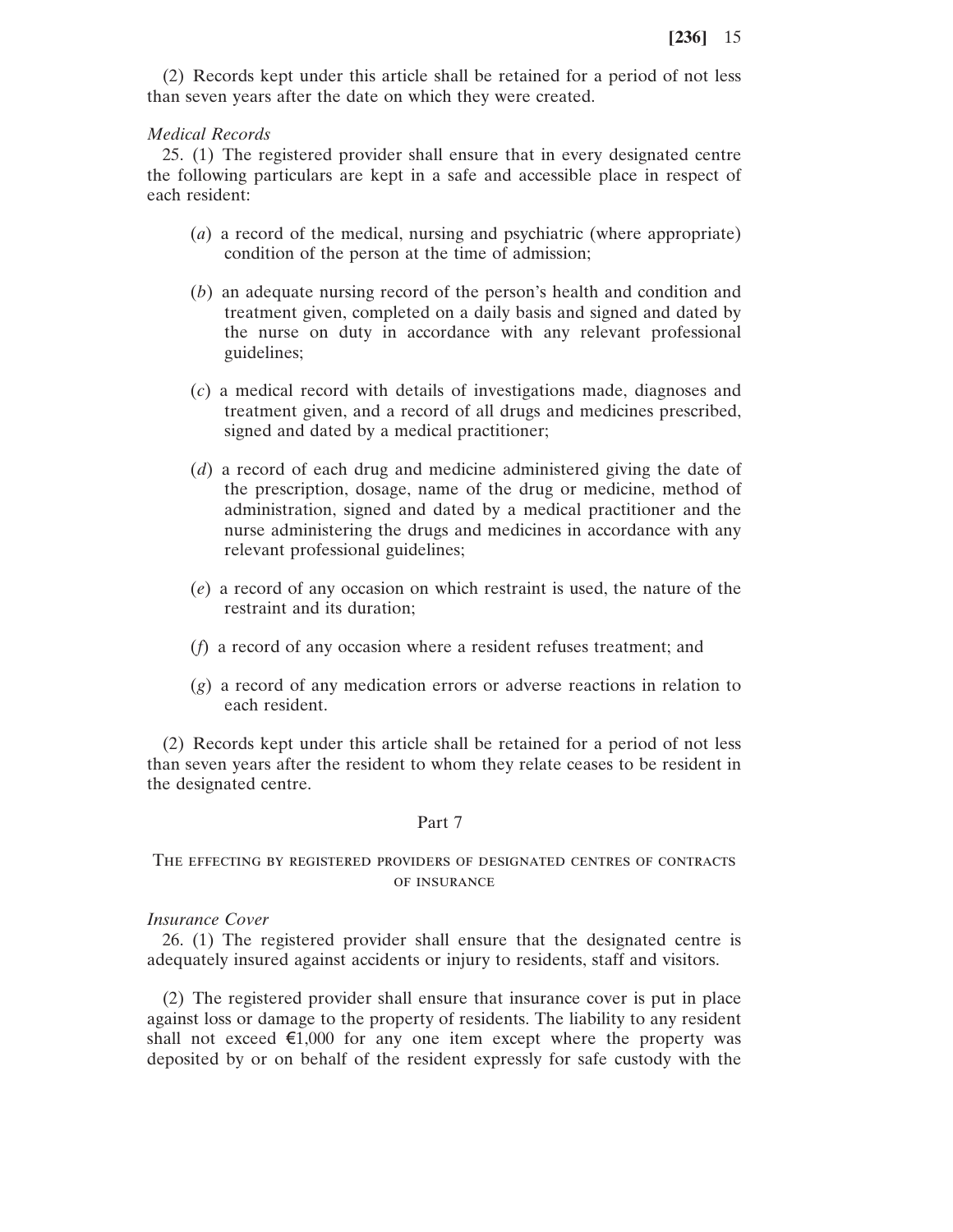registered provider or some servant of them authorised, or appearing to be authorised if so required by the registered provider or that servant, in a container fastened or sealed by the depositor.

(3) The registered provider shall ensure that insurance cover is put in place against loss or damage to the assets and delivery of the service.

(4) The registered provider shall ensure that out-sourced providers are appropriately insured.

### Part 8

The management and control of the operations of a designated centre

#### *Operating Policies and Procedures*

27. (1) The registered provider shall ensure that the designated centre has all of the written and operational policies listed in Schedule 5.

(2) The registered provider shall ensure that all written operational policies and procedures of a designated centre are reviewed on the recommendation of the Chief Inspector and at least every three years and shall have due regard to any recommendations made by the Chief Inspector.

#### *Contract for the Provision of Services*

28. (1) The registered provider shall agree a contract with the resident within one month of the admission of that resident to the designated centre.

(2) Such contract shall deal with the care and welfare of the resident in the designated centre and shall include details of the services to be provided for that resident and the fees to be charged.

### *Temporary Absence and Discharge of Residents*

29. (1) When a resident is temporarily absent from a designated centre for treatment at another designated centre, hospital or other place, the person in charge of the designated centre from which the resident is temporarily absent shall ensure that all relevant information about the resident is provided to the receiving designated centre, hospital or other place.

(2) When a resident returns from another designated centre, hospital or other place, the person in charge of the designated centre from which the resident was temporarily absent shall ensure that all relevant information about the resident is obtained from the other designated centre, hospital or other place.

(3) The person in charge shall ensure that, insofar as practicable, residents are discharged from the centre in a planned and safe manner and discharges are discussed, planned for and agreed with the residents and, where appropriate, with their family and/or carer.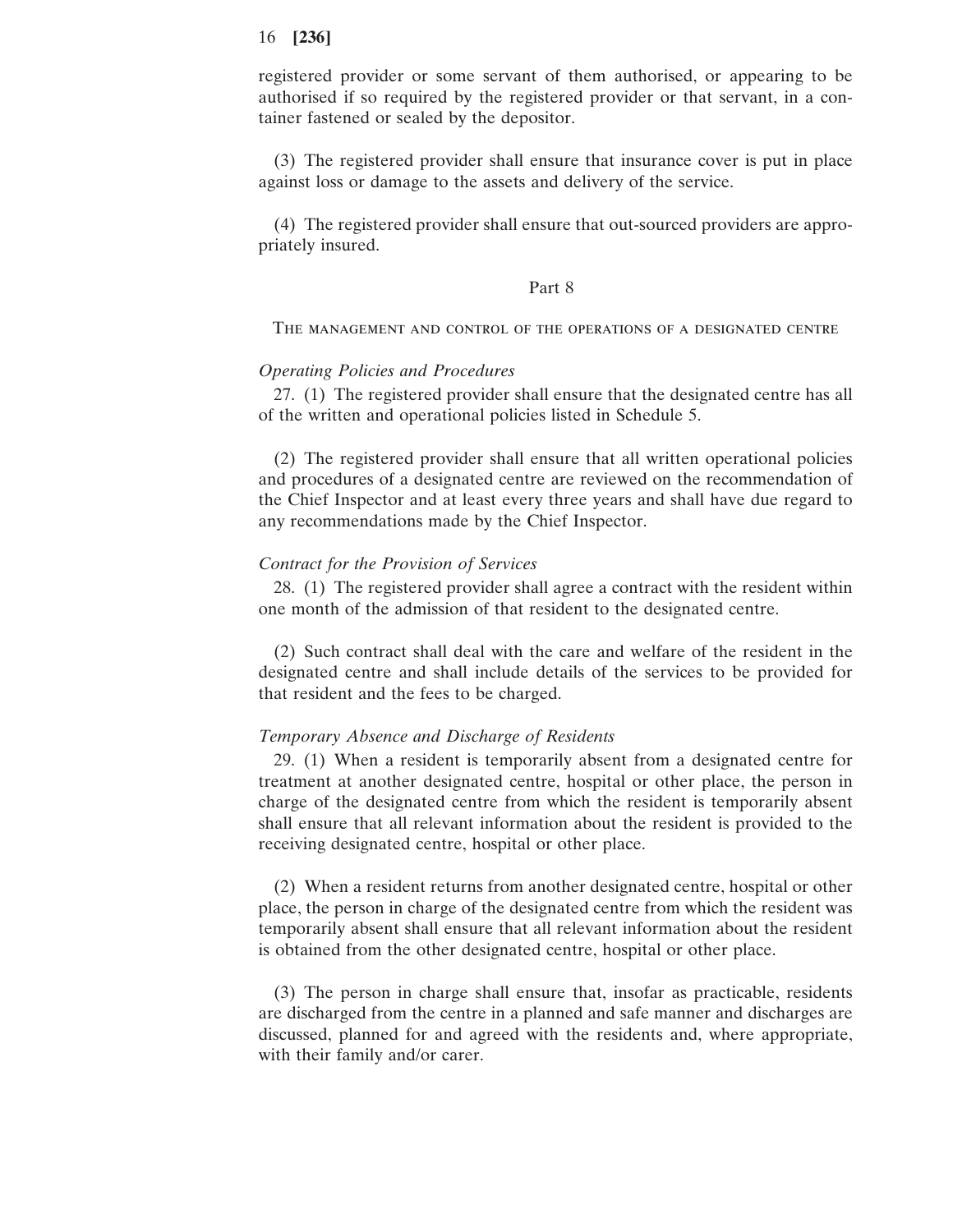# *Health and Safety*

30. The registered provider shall ensure that a designated centre has written operational policies and procedures relating to the health and safety, including food safety, of residents, staff and visitors.

# *Risk Management Procedures*

31. (1) The registered provider shall ensure that the designated centre has a comprehensive written risk management policy in place and that it is implemented throughout the designated centre.

(2) The registered provider shall ensure that the risk management policy covers, but is not limited to, the following:

- (*a*) the identification and assessment of risks throughout the designated centre;
- (*b*) the precautions in place to control the risks identified;
- (*c*) the precautions in place to control the following specified risks:
	- (i) resident absent without leave;
	- (ii) assault;
	- (iii) accidental injury to residents or staff;
	- (iv) aggression and violence;
	- (v) self-harm; and
- (*d*) arrangements for the identification, recording, investigation and learning from serious or untoward incidents or adverse events involving residents.

(3) The registered provider shall ensure that there is an emergency plan in place for responding to emergencies.

- (4) The registered provider shall:
	- (*a*) take all reasonable measures to prevent accidents to any person in the designated centre and in the grounds of the designated centre;
	- (*b*) ensure that handrails are provided in circulation areas and that grabrails are provided in bath, shower and toilet areas;
	- (*c*) ensure that handrails are on both sides of stair cases except where a stairlift is provided;
	- (*d*) ensure that, where residents are maintained on two, or more, floors a lift is provided;
	- (*e*) ensure that safe floor covering is provided; and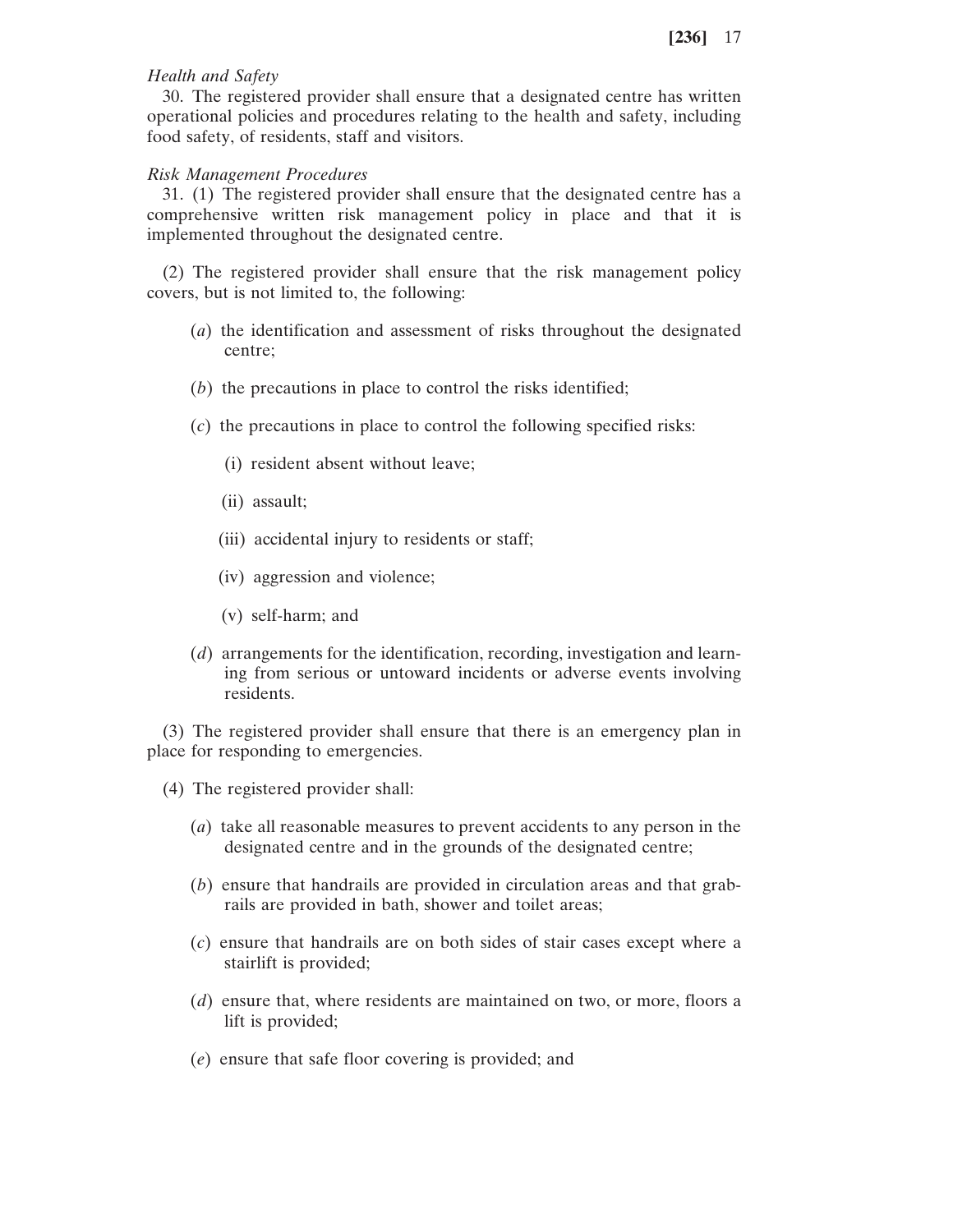(*f*) ensure staff are trained in the moving and handling of residents.

### *Fire Precautions and Records*

- 32. (1) The registered provider shall:
	- (*a*) take adequate precautions against the risk of fire, including the provision of suitable fire equipment;
	- (*b*) provide adequate means of escape;
	- (*c*) make adequate arrangements for:
		- (i) detecting, containing and extinguishing fires;
		- (ii) giving warnings of fires;
		- (iii) the evacuation, in the event of fire, of all persons in the designated centre and safe placement of residents;
		- (iv) the maintenance of all fire equipment;
		- (v) reviewing fire precautions, and testing fire equipment, at suitable intervals;
	- (*d*) make arrangements for persons working at the designated centre to receive suitable training in fire prevention;
	- (*e*) ensure, by means of fire drills and practices at suitable intervals, that the persons working at the designated centre and, insofar as is reasonably practicable, residents, are aware of the procedure to be followed in the case of fire, including the procedure for saving life; and
	- (*f*) provide to the Chief Inspector together with the application for registration or renewal of registration, written confirmation from a competent person that all the requirements of the statutory fire authority have been complied with.

(2) In every designated centre there shall be kept in a safe and accessible place a record of:

- (*a*) all fire practices which take place at the designated centre;
- (*b*) all fire alarm tests carried out at the designated centre together with the result of any such test and the action taken to remedy defects; and
- (*c*) the number, type and maintenance record of fire-fighting equipment.

(3) The procedures to be followed in the event of fire shall be displayed in a prominent place in the designated centre.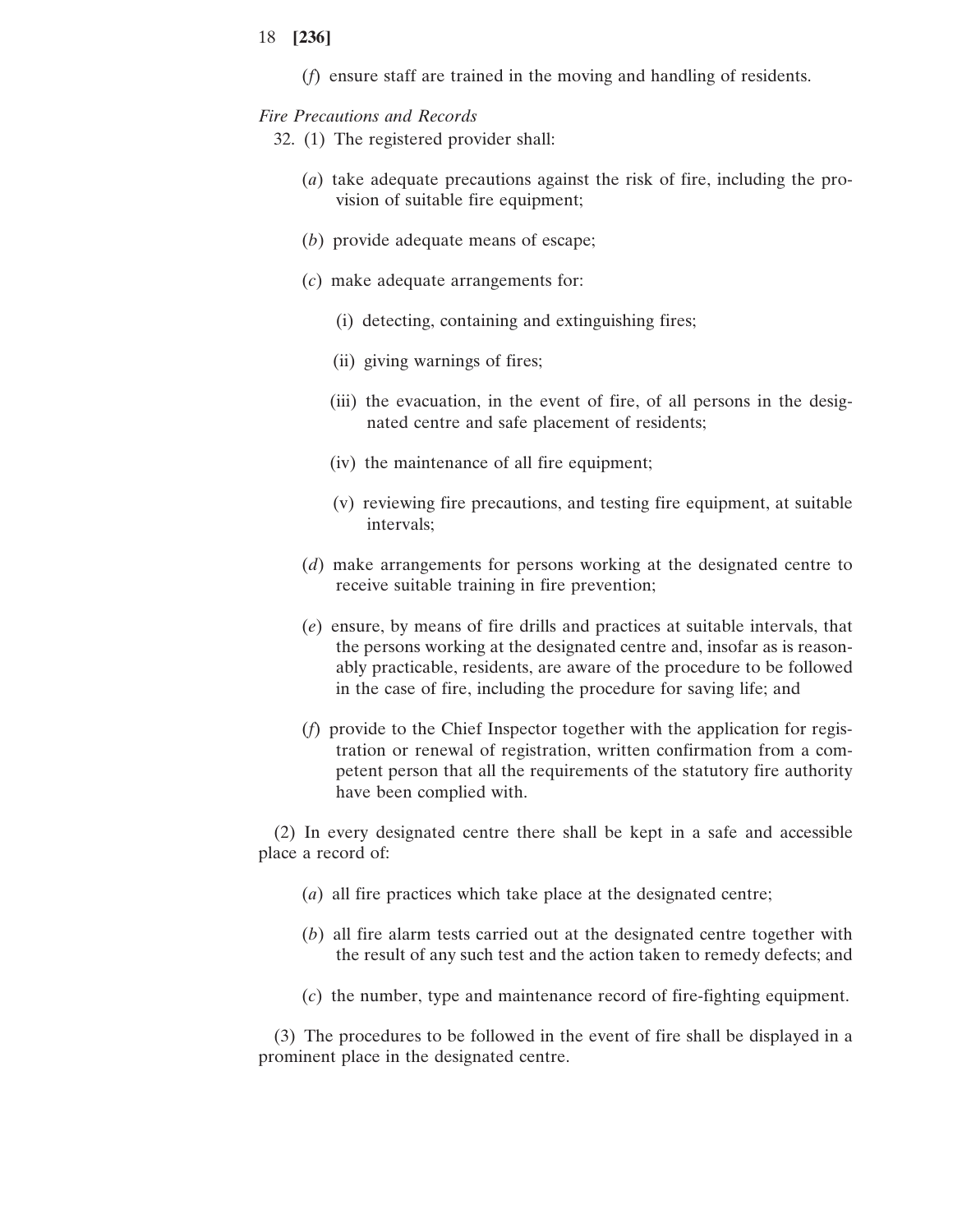### *Ordering, Prescribing, Storing and Administration of Medicines*

33. (1) The registered provider shall ensure that the designated centre has appropriate and suitable practices and written operational policies relating to the ordering, prescribing, storing and administration of medicines to residents. The person in charge shall ensure that staff are familiar with such policies and procedures.

(2) The registered provider shall ensure that there are suitable arrangements and appropriate procedures and written policies in accordence with current regulations, guidelines and legislation for the handling and disposal of unused or out of date medicines. The person in charge shall ensure that staff are familiar with such procedures and policies.

### *Volunteers*

34. The person in charge shall ensure that volunteers working in a designated centre:

- (*a*) have their roles and responsibilities set out in a written agreement between the designated centre and the individual;
- (*b*) receive supervision and support; and
- (*c*) are vetted appropriate to their role and level of involvement in the designated centre.

### *Review of Quality and Safety of Care and Quality of Life*

- 35. (1) The registered provider shall establish and maintain a system for:
	- (*a*) reviewing the quality and safety of care provided to, and the quality of life of, residents in the designated centre at appropriate intervals; and
	- (*b*) improving the quality of care provided at, and the quality of life of residents in, the designated centre.

(2) The registered provider shall make a report in respect of any review conducted by them for the purposes of article 35(1), and make a copy of the report available to residents and, if requested, to the Chief Inspector.

(3) The system referred to in article 35(1) shall provide for consultation with residents and their representatives.

#### Part 9

The notification of incidents occurring in designated centres

#### *Notification of Incidents*

36. (1) The person in charge shall maintain a record of all incidents occurring in the designated centre.

(2) The person in charge shall ensure that notice is given to the Chief Inspector without delay of the occurrence in the designated centre of: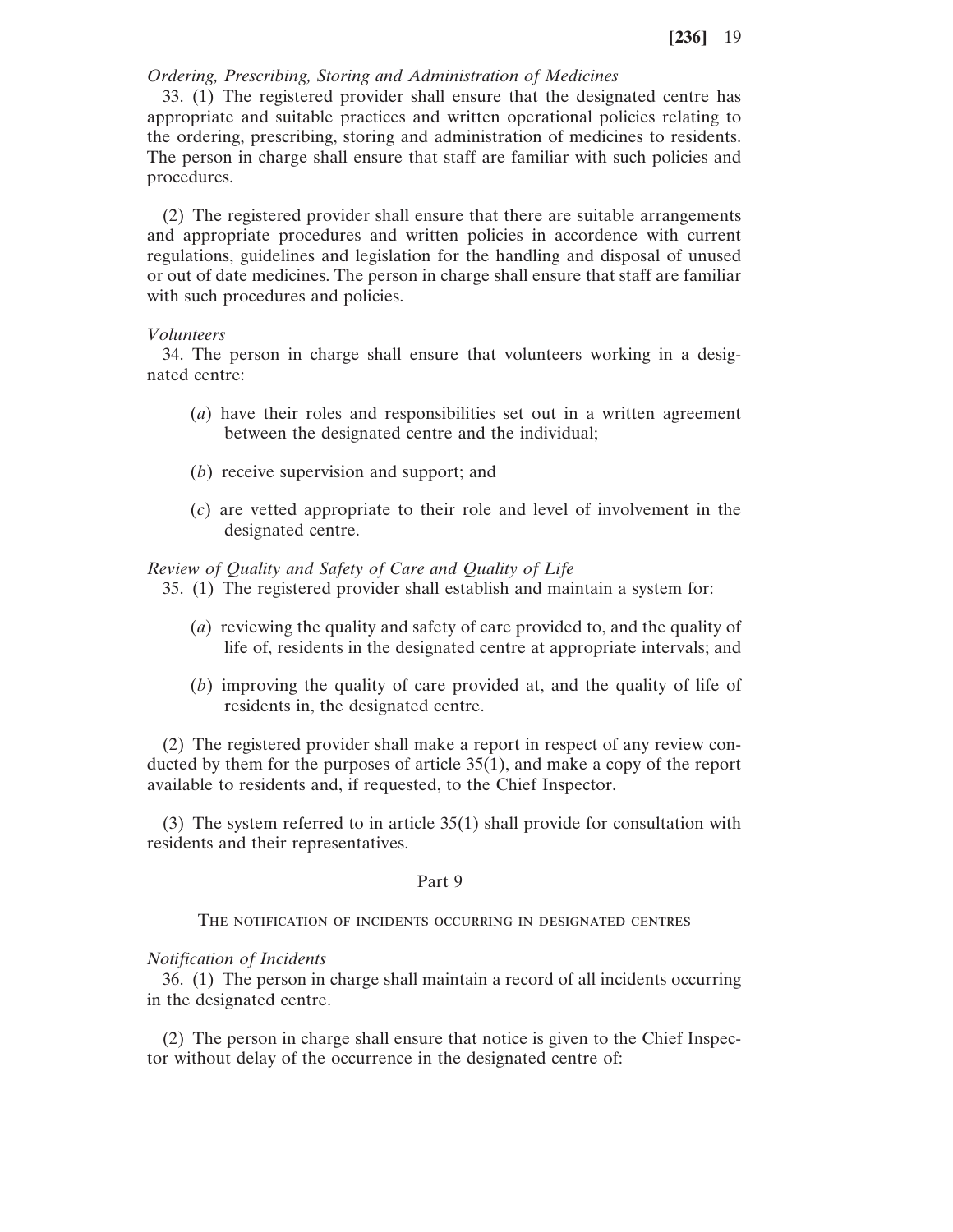- 20 **[236]**
	- (*a*) the death of any resident under the age of 70 including the circumstances of the resident's death;
	- (*b*) outbreaks of any infectious disease;
	- (*c*) any serious injury to a resident;
	- (*d*) any unexplained absence of a resident from the designated centre;
	- (*e*) any allegation, suspected or confirmed abuse of any resident; and
	- (*f*) any allegation of misconduct by the registered provider or any person who works in the designated centre.

(3) Any notice made in accordance with this article that is given orally shall be confirmed in writing within three working days of the occurrence of the incident.

(4) The person in charge shall ensure that a written report is provided to the Chief Inspector at the end of each quarter in the event of the occurrence in the designated centre of:

- (*a*) any recurring pattern of theft or reported burglary;
- (*b*) any accident;
- (*c*) any fire, or loss of power, heating or water;
- (*d*) any incident where evacuation of the designated centre took place; and
- (*e*) any other incident that the Chief Inspector may prescribe.

(5) Records kept under this article shall be retained for a period of not less than seven years after the incident to which they relate or the resident( $s$ ) to whom they relate  $\text{cease}(s)$  to be resident in the designated centre, whichever is longer.

#### Part 10

# The Notification of periods when the person in charge is absent from the designated centre

*Notification of periods when the Person in Charge is absent from a Designated Centre*

37. (1) Where the person in charge of the designated centre proposes to be absent from the designated centre for a continuous period of 28 days or more, the registered provider shall give notice in writing to the Chief Inspector of the proposed absence.

(2) Except in the case of an emergency, the notice referred to in article 37(1) above shall be given no later than one month before the proposed absence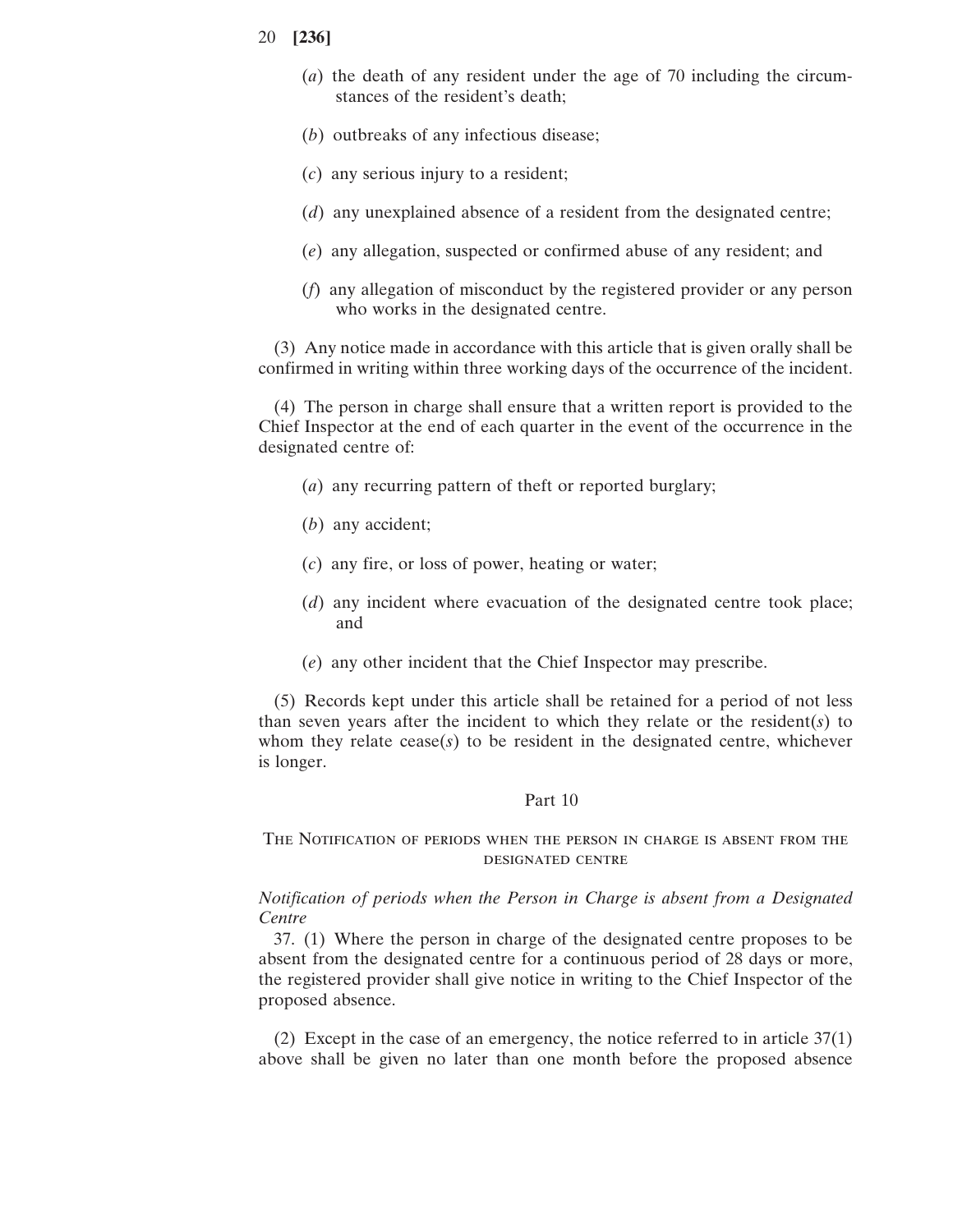commences or within such shorter period as may be agreed with the Chief Inspector and the notice shall specify:

(*a*) the length or expected length of the absence; and

(*b*) the date of leaving and date of expected return.

(3) Where the absence arises as a result of an emergency, the registered provider shall give notice in writing to the Chief Inspector of the absence within three working days of its occurrence specifying the matters mentioned in article 37(1) above.

(4) The registered provider shall notify the Chief Inspector of the return to duty of the person in charge not later than three working days after the date of their return.

### Part 11

The Notification of the procedures and arrangements for periods when the person in charge is absent from the designated centre

*Notification of the procedures and arrangements for periods when the person in charge is absent from a Designated Centre*

38. (1) Where the registered provider gives notice of the absence of the person in charge, from the designated centre under articles 37(1) or 37(2) above they shall give notice in writing to the Chief Inspector of the procedures and arrangements that will be in place for the management of the designated centre during their absence.

(2) The notice referred to in article 38(1) above shall specify:

- (*a*) the arrangements which have been or were made for the running of the designated centre during that absence;
- (*b*) in the case of the absence of the person in charge, the arrangements that have been, or are proposed to be, made for appointing another person in charge to manage the designated centre during that absence, including the proposed date by which the appointment is to be made; and
- (*c*) the name, address and qualifications of the person who will be or was responsible for the designated centre during that absence.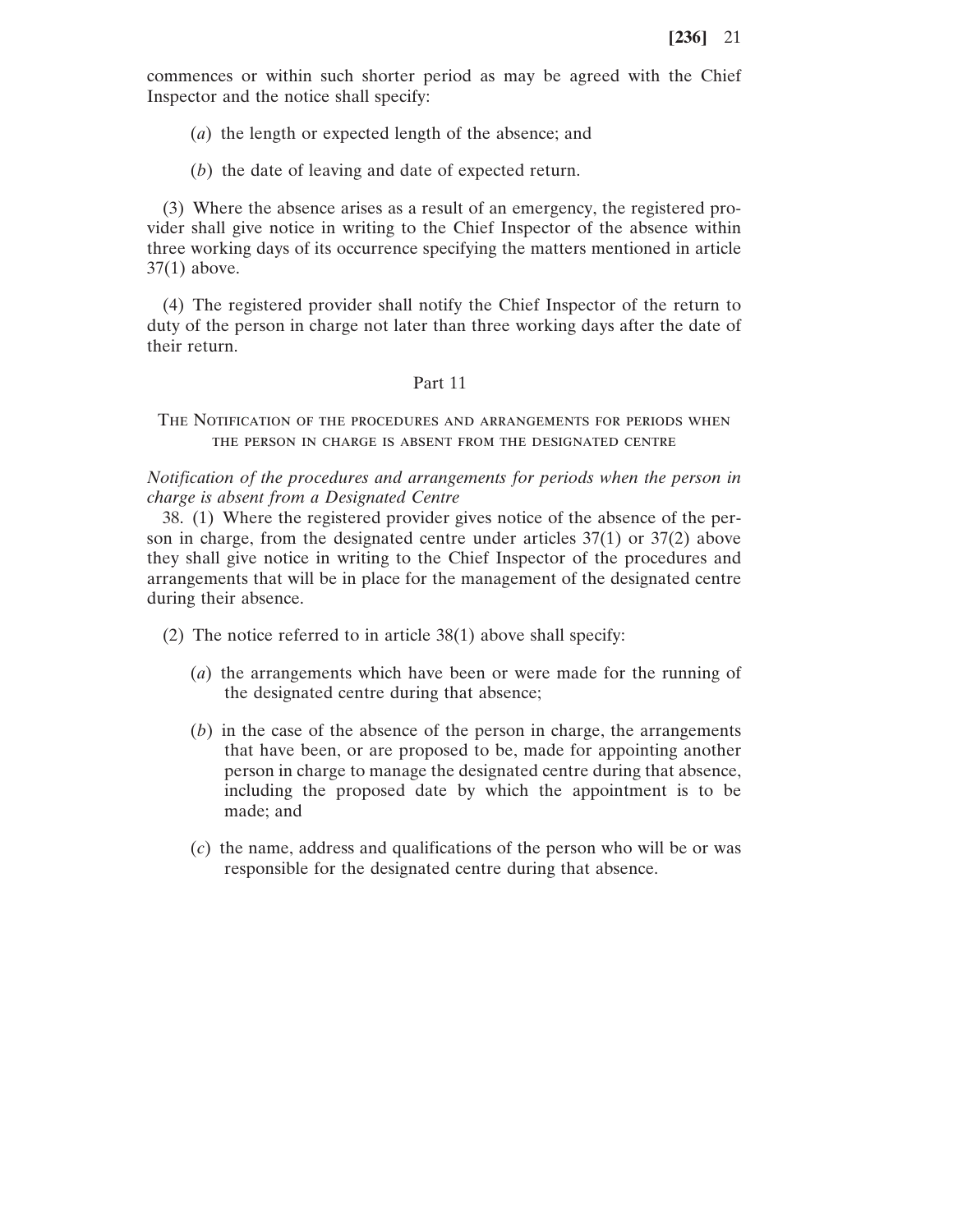Arrangements for dealing with complaints made by or on behalf of persons seeking, receiving or having received any of the services provided through the designated centres, and to publicise the arrangements

### *Complaints Procedures*

39. (1) The registered provider shall ensure that the designated centre has written operational policies and procedures relating to the making, handling and investigation of complaints from any person about any aspects of service, care and treatment provided in, or on behalf of a designated centre.

(2) The complaints procedure shall contain an independent appeals process, the operation of which is included in the policies and procedures detailed in article 39(1) above.

(3) The registered provider shall ensure that each resident is made aware of the complaints procedure as soon as is practicable after admission.

(4) The registered provider shall ensure that the complaints procedure is displayed in a prominent position in the designated centre.

(5) The registered provider shall ensure that a nominated person is available in a designated centre to deal with all complaints.

(6) The registered provider shall ensure that all complaints are investigated promptly.

(7) The registered provider shall ensure that the nominated person maintains a record of all complaints detailing the investigation and outcome of the complaint and whether or not the resident was satisfied.

(8) The registered provider shall ensure that the complainant is informed promptly of the outcome of their complaint and details of the appeals process.

(9) The registered provider shall ensure that all complaints and the results of any investigations into the matters complained and any actions taken on foot of a complaint are fully and properly recorded and that such records shall be in addition to and distinct from a resident's individual care plan.

(10) The registered provider shall ensure that a nominated person, independent to the person nominated in article 39(5) above, is available in a designated centre to ensure that:

- (*a*) all complaints are appropriately responded to; and
- (*b*) the person nominated under article 39(5) above maintains the records specified under article 39(7).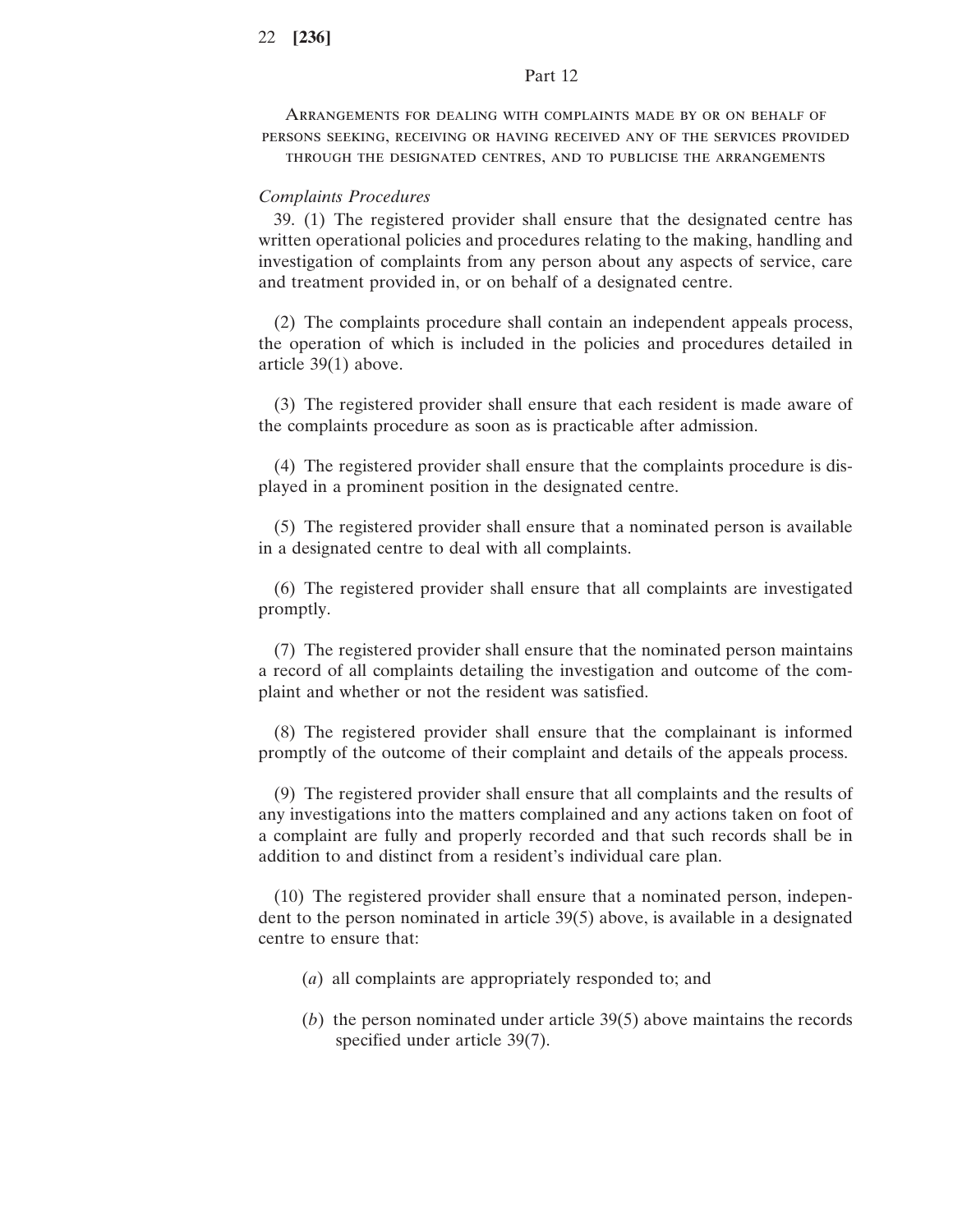(11) The registered provider shall ensure that any resident who has made a complaint is not adversely affected by reason of the complaint having been made.

(12) Records kept under article 39 shall be retained for a period of not less than seven years after the complaint has been investigated and the complainant is informed of the outcome of, and of the outcome of any appeal arising from, this investigation or seven years after the resident(*s*) to whom they relate cease(*s*) to be resident in the home, whichever is the longer.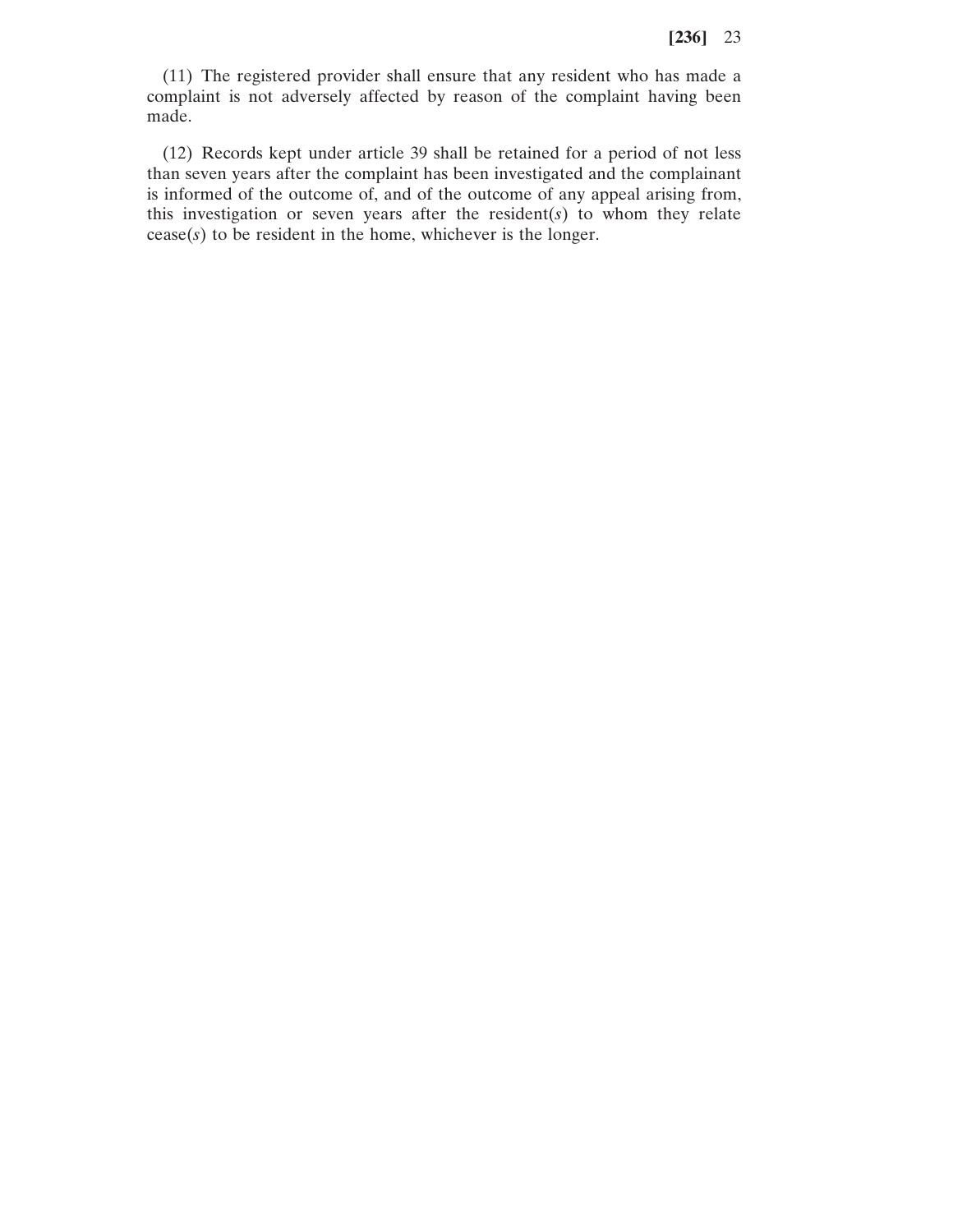# SCHEDULE 1

# INFORMATION TO BE INCLUDED IN THE STATEMENT OF PURPOSE

1. The name, address and telephone number of the designated centre.

2. The name and address of the registered provider and of any person in charge.

3. The current professional registration, relevant qualifications and experience of the registered provider and any person in charge.

4. The name and position of each other person participating in the management of the designated centre.

5. The registration number, date of registration and the expiry date.

6. Any conditions attached by the Chief Inspector to the designated centre's registration under *section 50* of the Act.

7. The maximum number of residents who can be accommodated in the designated centre.

8. The maximum number of residents who will be accommodated at the designated centre in accordance with the information provided by the applicant under the Health Act 2007 (Applications for Registration of Designated Centres) Regulations 2009.

9. The total staffing complement, in whole time equivalents, for the designated centre with the management and nursing complements given by grade.

10. The organisational structure of the designated centre.

11. The age-range and sex of the residents for whom it is intended that accommodation should be provided.

12. The range of needs that the designated centre is intended to meet.

13. The type of nursing care to be provided.

14. Any criteria used for admission to the designated centre, including the designated centre's policy and procedures (if any) for emergency admissions.

15. The arrangements for residents to engage in social activities, hobbies and leisure interests.

16. The arrangements made for consultation with residents about the operation of the designated centre.

17. The fire precautions and associated emergency procedures in the designated centre.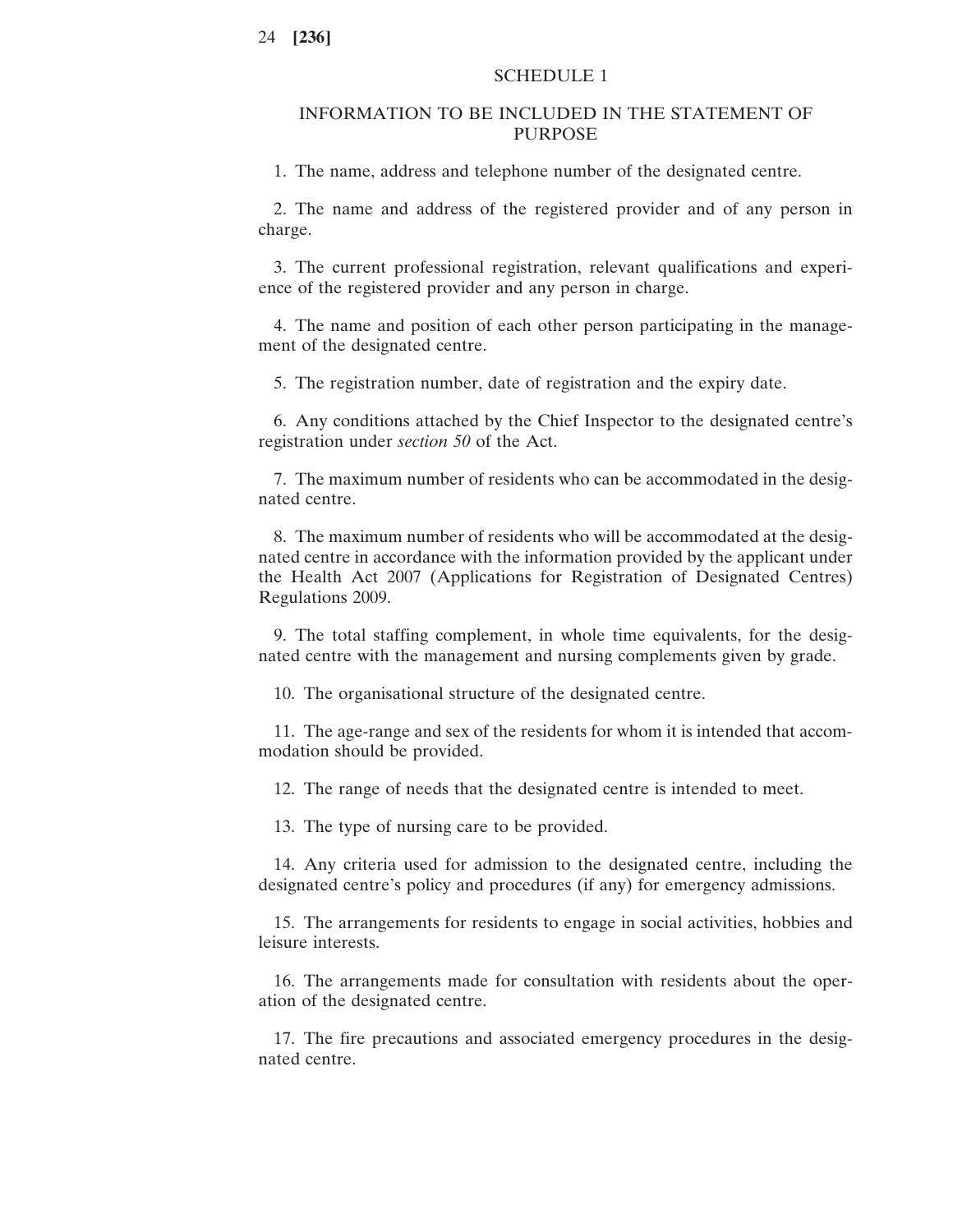18. The arrangements made for residents to attend religious services of their choice.

19. The arrangements made for contact between residents and their relatives, friends and/or carers.

20. The arrangements made for dealing with complaints.

21. The arrangements made for dealing with reviews of the resident's plan referred to in article 8(1).

22. The number and size of rooms in the designated centre.

23. Details of any specific therapeutic techniques used in the designated centre and arrangements made for their supervision.

24. The arrangements made for respecting the privacy and dignity of residents.

25. Any separate facilities for day care.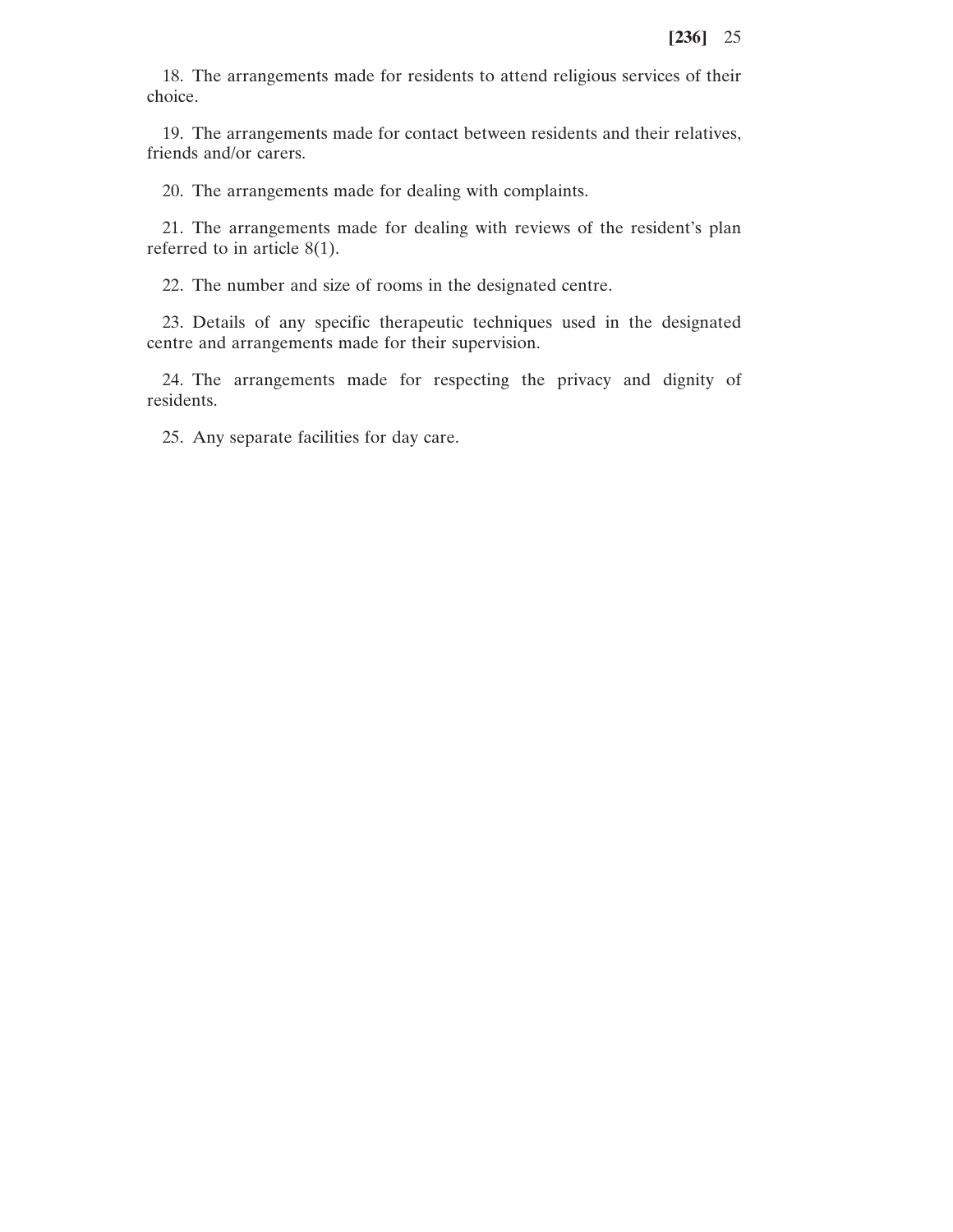# SCHEDULE 2

# DOCUMENTS TO BE HELD IN RESPECT OF PERSONS MANAGING OR WORKING AT A DESIGNATED CENTRE

1. Proof of the person's identity, including a recent photograph.

2. A copy of the person's birth certificate.

3. Evidence of Garda vetting.

4. Details of any criminal offences.

5. Details and documentary evidence of any relevant qualifications or accredited training of the person.

6. Relevant current registration status with professional bodies in respect of nursing and other health and social care professionals employed in the designated centre.

7. A full employment history, together with a satisfactory history of any gaps in employment.

8. Details of any previous experience (if any) of carrying on the business of a designated centre.

9. Three written references, including a reference from a person's most recent employer (if any) in a format specified by the Chief Inspector.

10. Evidence that the person is physically and mentally fit for the purposes of the work that they are to perform at the designated centre or, where it is impracticable for the person to obtain such evidence, a declaration signed by the person that they are so fit.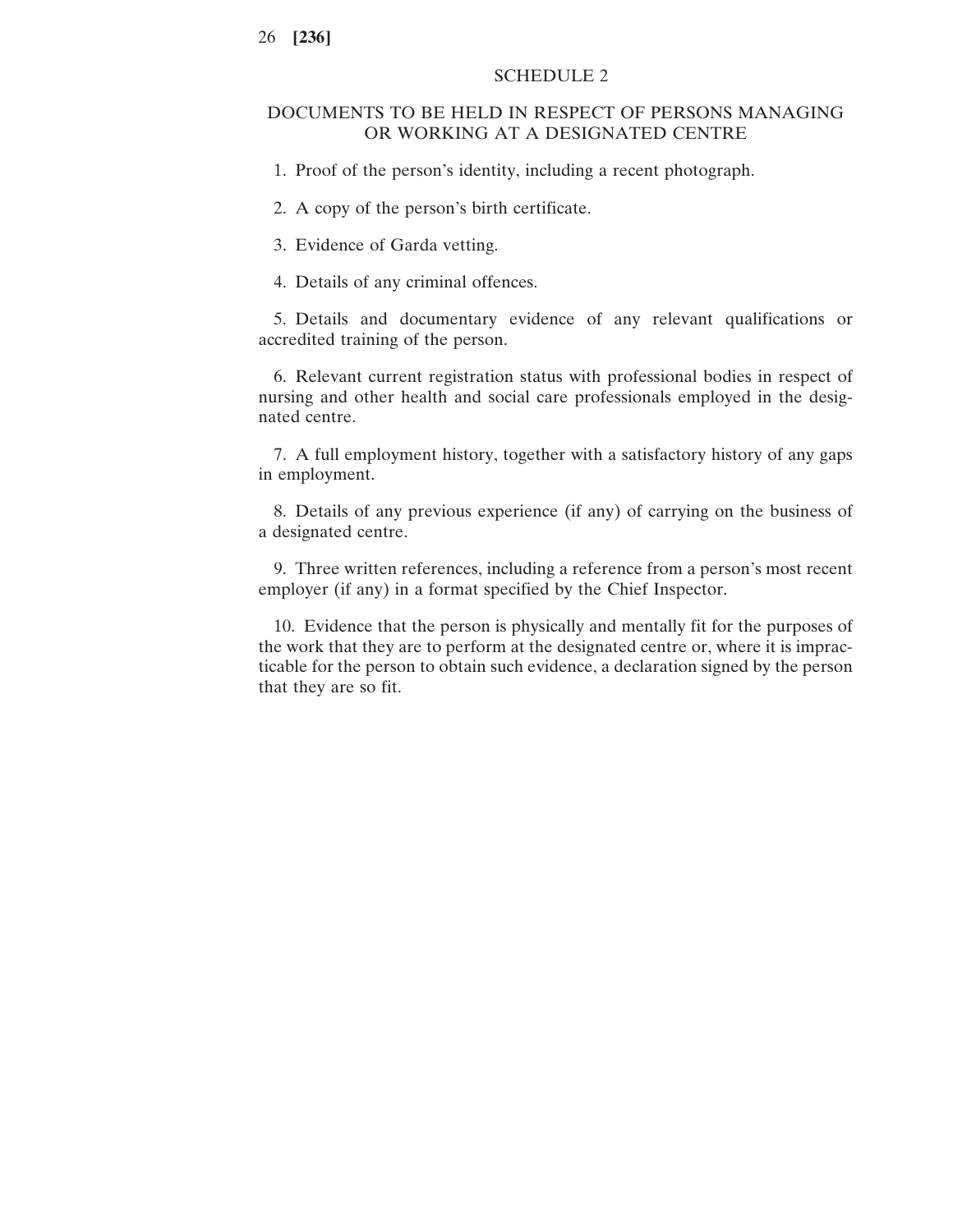# SCHEDULE 3

# RECORDS TO BE KEPT IN A DESIGNATED CENTRE IN RESPECT OF EACH RESIDENT

- 1. The resident's care plan referred to in article 8.
- 2. A recent photograph of the resident.
- 3. A record of the following matters in respect of each resident:
	- (*a*) the name, address, date of birth, sex, marital status, PPS number, ethnic or cultural background of each resident;
	- (*b*) the name, address and telephone number of the resident's next of kin or of any person authorised to act on their behalf;
	- (*c*) the name, address and telephone number of the resident's general practitioner and of any officer of the Executive whose duty it is to supervise the welfare of the resident;
	- (*d*) the date on which the resident was first admitted to the designated centre;
	- (*e*) the date on which the resident was discharged from the designated centre;
	- (*f*) if the resident is transferred to another designated centre or to a hospital, the name of the designated centre or hospital and the date on which the resident is transferred;
	- (*g*) if the resident died at the designated centre, the date, time and cause of death;
	- (*h*) the name and address of any authority, organisation or other body, which arranged the resident's admission to the designated centre;
	- (*i*) a record of all medicines kept in the designated centre for the resident, and the dates and times on which they were administered to the resident;
	- (*j*) a record of any accident affecting the resident in the designated centre and of any other incident in the designated centre which is detrimental to the health or welfare of the resident, which record shall include the nature, date and time of the accident or incident, whether medical treatment was required and the name of the persons who were respectively in charge of the designated centre and supervising the resident, and the names and contact details of any witnesses;
	- (*k*) a record of all nursing care provided to the resident, including a record of their condition and any treatment or surgical intervention;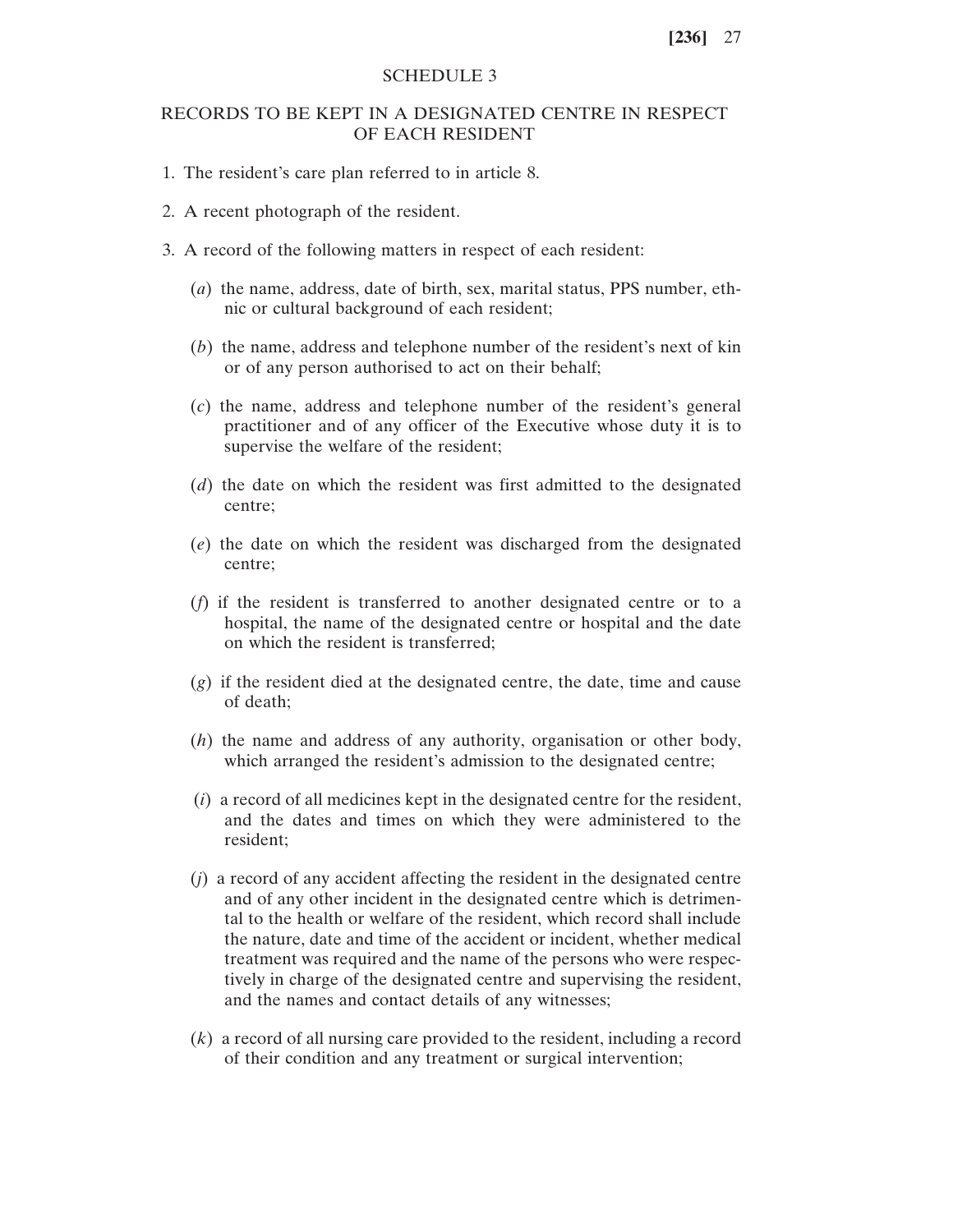- (*l*) details of any specialist communication needs of the resident and methods of communication that may be appropriate to the resident;
- (*m*) details of any plan relating to the resident in respect of medication, nursing care, specialist health care or nutrition;
- (*n*) a record of incidence of pressure sores and of treatment provided to the resident;
- (*o*) a record of falls and of treatment provided to the resident;
- (*p*) a record of any restraint used on the resident; and
- (*q*) a record of any limitations agreed with the resident as to the resident's freedom of choice, liberty of movement and power to make decisions.

4. A copy of correspondence to or from the designated centre relating to each resident.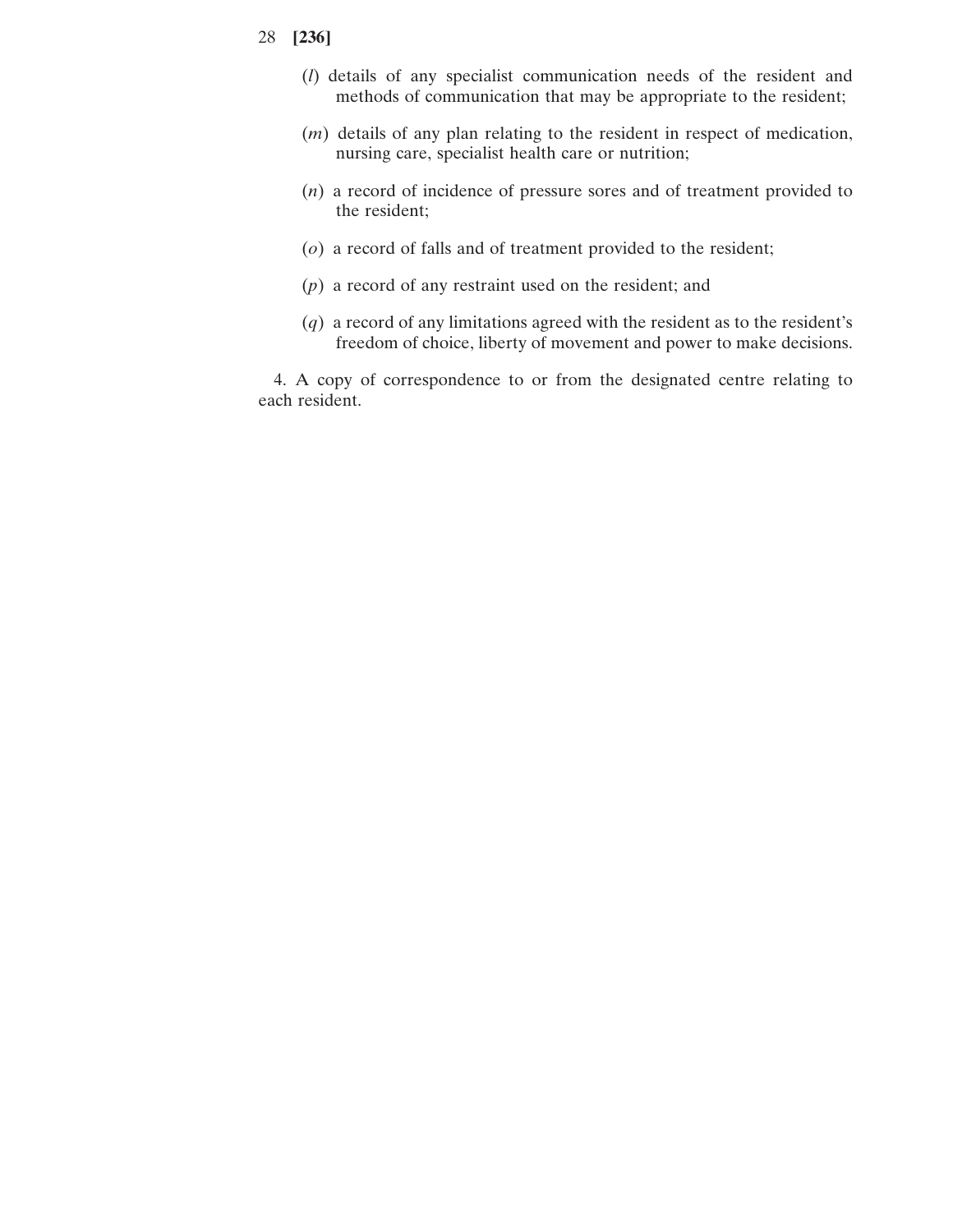### SCHEDULE 4

# OTHER RECORDS TO BE KEPT IN A DESIGNATED CENTRE

- 1. A copy of the statement of purpose.
- 2. A copy of the resident's guide.
- 3. A record of all residents' accounts kept in the designated centre.
- 4. A copy of all inspection reports.

5. A record of all persons employed at the designated centre, including in respect of each person so employed:

- (*a*) their full name, address, date of birth, qualifications and experience;
- (*b*) a copy of their birth certificate and passport;
- (*c*) a copy of each reference obtained in respect of them;
- (*d*) the dates on which they commence and cease to be so employed;
- (*e*) the position they hold at the designated centre, the work that they perform and the number of hours for which they are employed each week;
- (*f*) correspondence, reports, records of disciplinary action and any other records in relation to their employment; and
- (*g*) a record of current registration details of nursing staff.

6. A copy of the duty roster of persons working at the designated centre, and a record of whether the roster was actually worked.

7. A record of the designated centre's charges to residents, including any extra amounts payable for additional services not covered by those charges, and the amounts paid by or in respect of each resident.

8. A record of all money or other valuables deposited by a resident for safekeeping or received on the resident's behalf, which—

- (*a*) shall state the date on which the money or valuables were deposited or received, the date on which any money or valuables were returned to a resident or used, at the request of the resident, on their behalf and, where applicable, the purpose for which the money or valuables were used; and
- (*b*) shall include the written acknowledgement of the return of the money or valuables.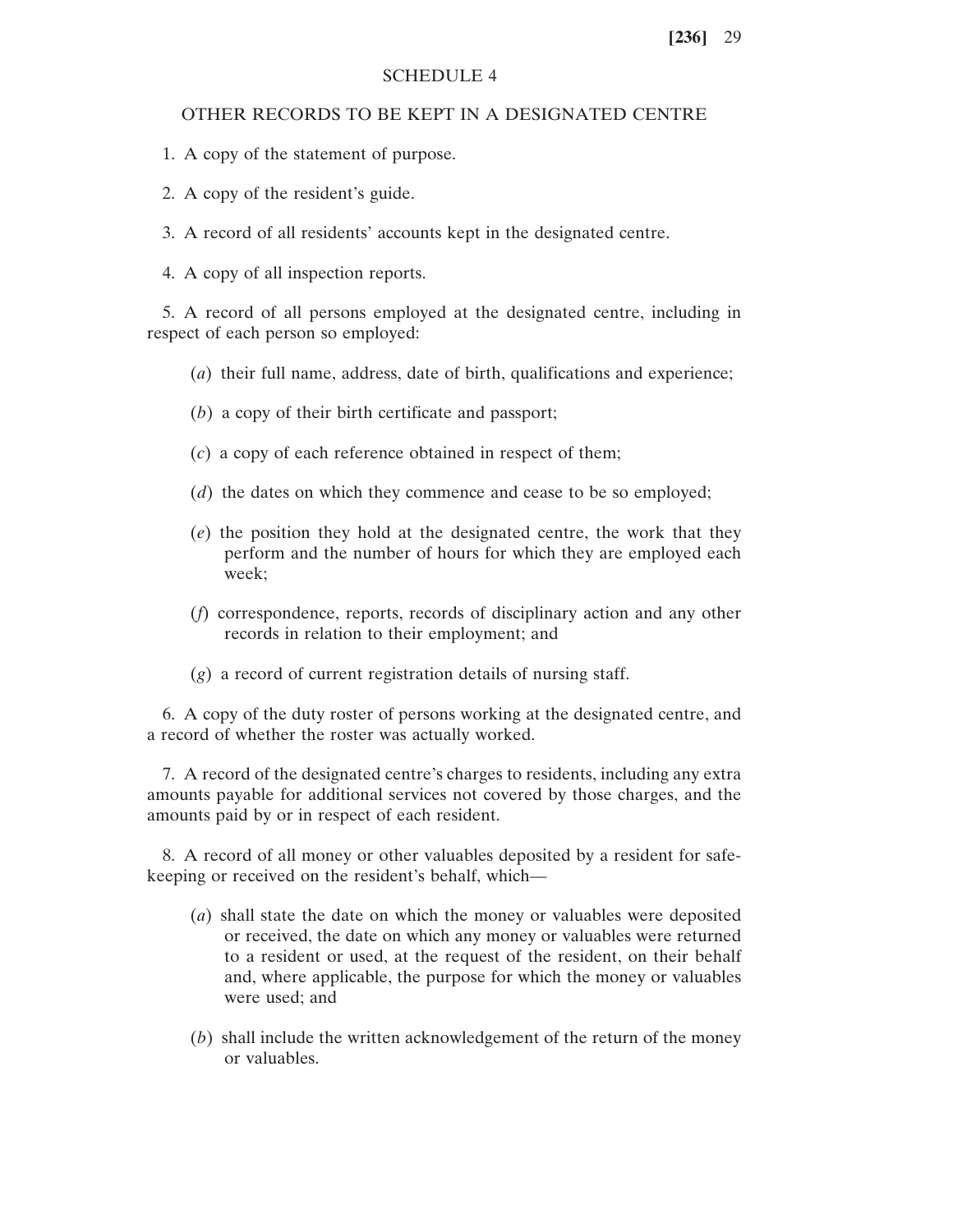9. A record of furniture brought by a resident into the room occupied by them.

10. A record of all complaints made by residents or representatives or relatives of residents or by persons working at the designated centre about the operation of the designated centre, and the action taken by the registered provider in respect of any such complaint.

11. A record of any of the following events that occur in the designated centre:

- (*a*) any accident;
- (*b*) any outbreak of infectious disease in the designated centre;
- (*c*) any injury or illness;
- (*d*) any fire;
- (*e*) except where a record to which paragraph 13 refers is to be made, any occasion on which the fire alarm equipment is operated;
- (*f*) any theft or burglary;
- (*g*) any unexplained absence of a resident from the designated centre;
- (*h*) any allegation, suspected or confirmed abuse of any resident;
- (*i*) any allegation of misconduct by the registered provider or any person who works in the designated centre; and
- (*j*) any incident where evacuation of the centre took place.

12. Records of the food provided for residents in sufficient detail to enable any person inspecting the record to determine whether the diet is satisfactory, in relation to nutrition and otherwise, and of any special diets prepared for individual residents.

13. A record of every fire practice, drill or test of fire equipment (including fire alarm equipment) conducted in the designated centre and of any action taken to remedy defects in the fire equipment.

14. A statement of the procedure to be followed in the event of a fire, or where a fire alarm is given.

15. A statement of the procedure to be followed in the event of accidents or in the event of a resident going missing.

16. A record of all visitors to the designated centre, including the names of visitors.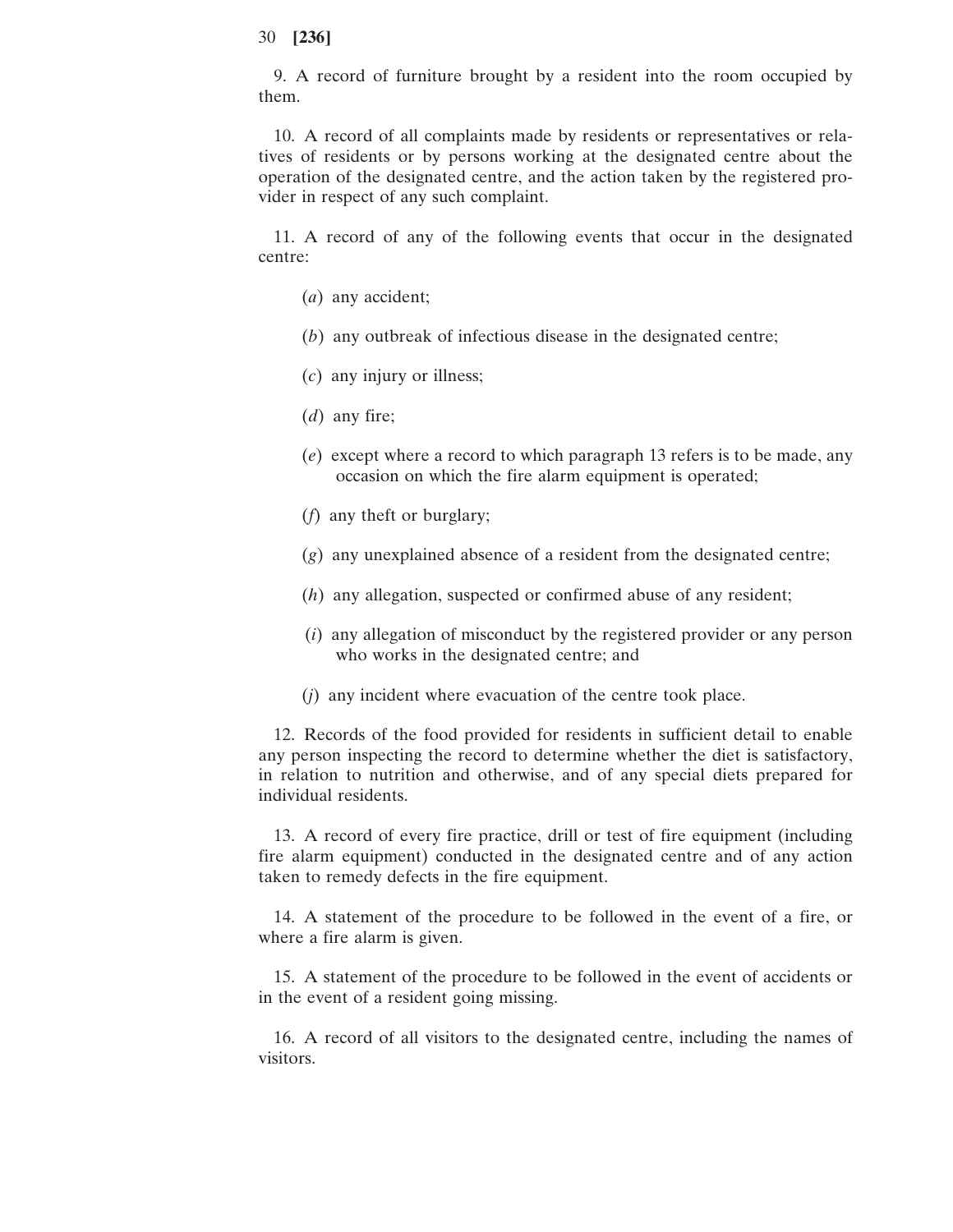# SCHEDULE 5

# POLICIES AND PROCEDURES TO BE MAINTAINED IN DESIGNATED CENTRES

The registered provider shall ensure that the designated centre has written and operational policies and procedures on all of the items listed in this schedule:

- 1. The prevention, detection and response to abuse;
- 2. Residents' personal property and possessions;

3. Communication;

- 4. End of life care;
- 5. Recruitment, selection and vetting of staff;
- 6. Monitoring and documentation of nutritional intake;
- 7. Provision of information to residents;
- 8. The creation of, access to, retention of and destruction of records;
- 9. Health and safety, including food safety, of residents, staff and visitors;

10. Risk management;

11. The ordering, prescribing, storing and administration of medicines to residents;

12. The handling and disposal of unused or out of date medicines;

13. The handling and investigation of complaints from any person about any aspects of service, care and treatment provided in, or on behalf of a designated centre;

- 14. Missing persons;
- 15. Temporary absence and discharge of residents;
- 16. Emergencies;
- 17. Behaviour management; and
- 18. Admissions.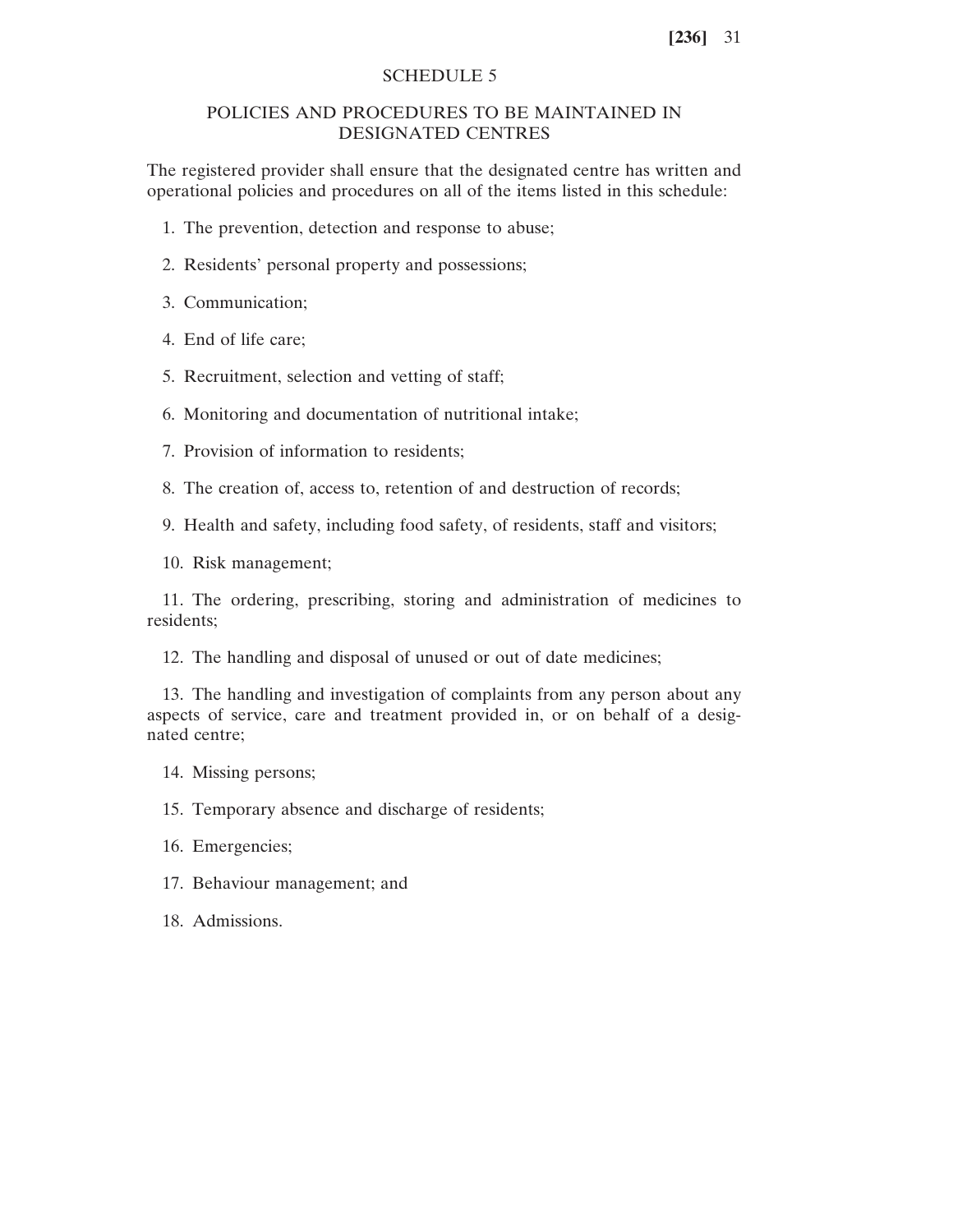

MARY HARNEY, Minister for Health and Children.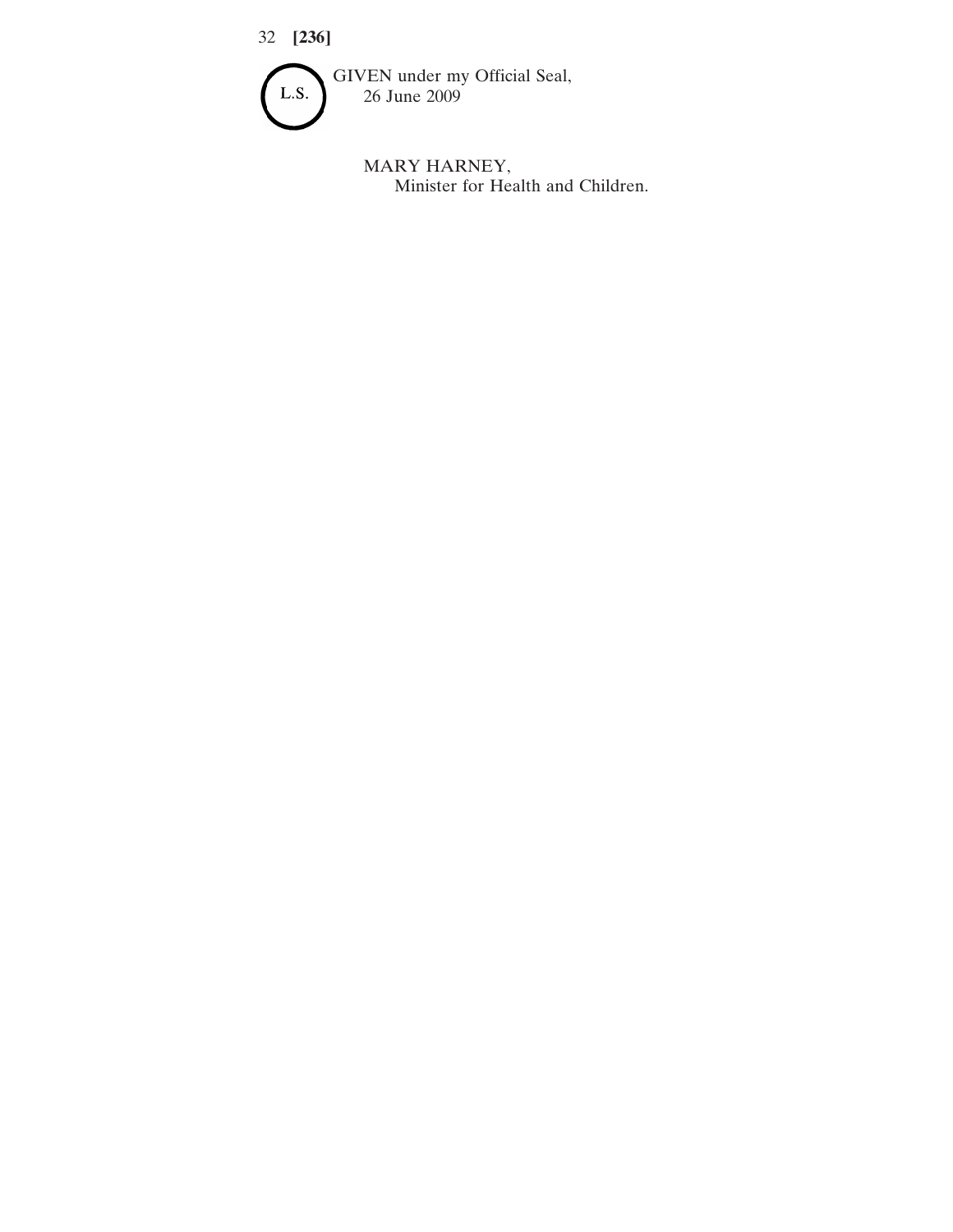# EXPLANATORY NOTE.

*(This note is not part of the Instrument and does not purport to be a legal interpretation).*

These Regulations contain provisions for the purposes of ensuring proper standards for designated centres for older people. The Regulations contain requirements in relation to the maintenance, care, welfare and well-being of persons resident; the numbers, qualifications and availability of persons employed in a designated centre; the design, repair, cleaning and cleanliness, ventilation, heating and lighting of and the accommodation provided; the food provided for residents; the records to be kept; the insurance contracts to be effected; the management and control of the operation of; notification of incidents occurring; notification of periods when the person in charge is absent and the procedures and arrangements put in place for these periods; and the arrangements for dealing with complaints in a designated centre.